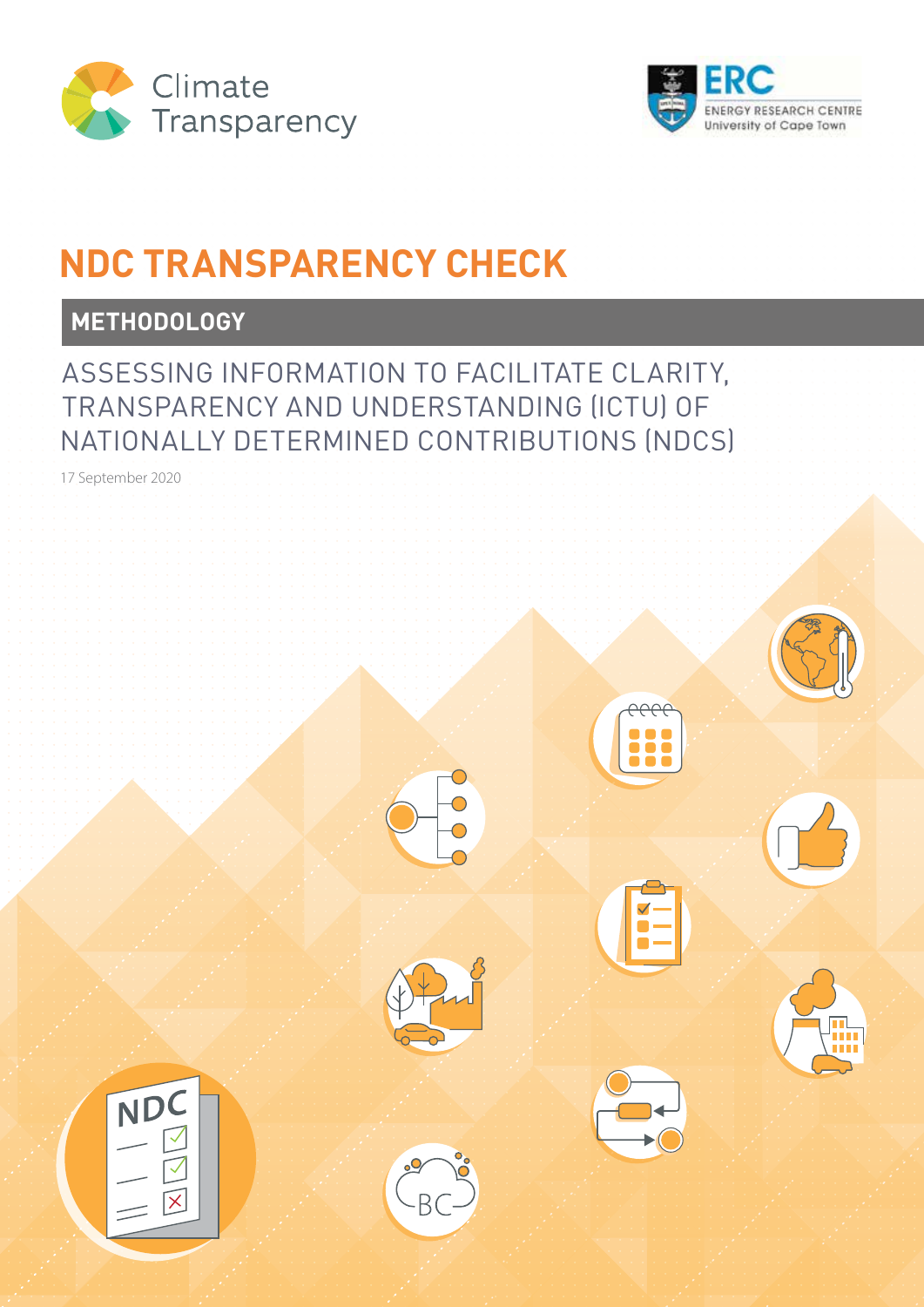# **CONTENTS**

| A PRELIMINARY STEP - IDENTIFYING THE KEY NDC TARGET OR TARGETS5 |  |
|-----------------------------------------------------------------|--|
|                                                                 |  |
|                                                                 |  |
|                                                                 |  |
|                                                                 |  |
|                                                                 |  |
|                                                                 |  |
| a)                                                              |  |
|                                                                 |  |

b) Support (incl. finance, technology, capacity building). . 6

## **QUANTIFIABLE INFORMATION ON THE REFERENCE POINT**. . 7 a) Reference or base year. . 7 b) Quantifiable information on the reference indicators. . 7 c) Information on strategies, plans, actions. . 8 d) Target relative to the reference indicator. . 8 e) Information on sources of data used. . 8 f) Updating values of reference indicators. . 9

| nn | TIME FRAMES AND/OR PERIODS FOR IMPLEMENTATION AUTOROUS CONTINUES. |
|----|-------------------------------------------------------------------|
|----|-------------------------------------------------------------------|

a) Time frame and/or period for implementation. . . 10 b) Whether it is a single-year or multi-year target, as applicable. . . 10



**01**

## **SCOPE AND COVERAGE**. 11 a) General description of the target. . . 11 b) Sectors, gases, categories and pools. . . 11 c) Exclusion and inclusion of categories. . . 12 d) Mitigation co-benefits of adaptation actions. . . 13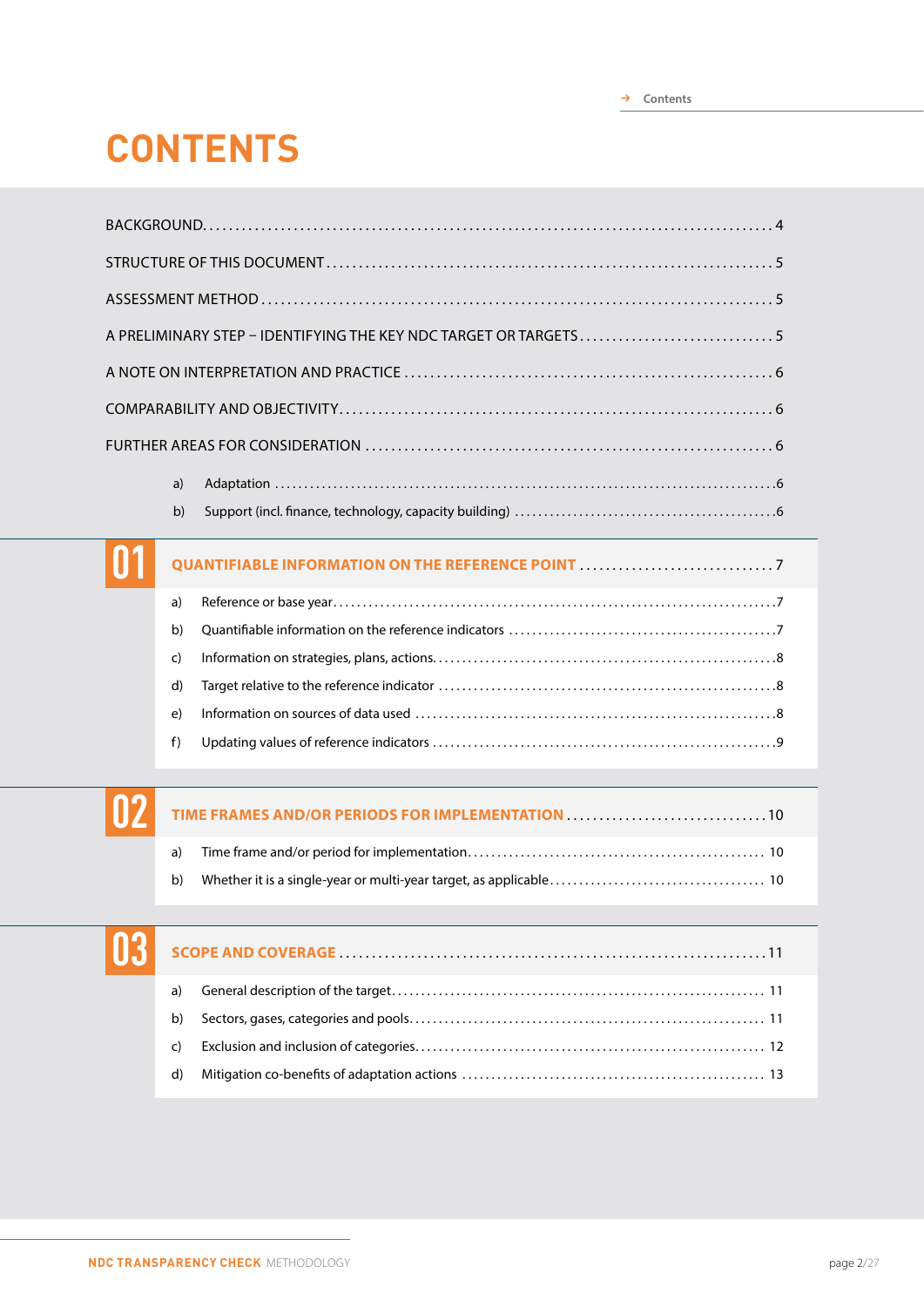| a) |  |
|----|--|
| b) |  |
| C) |  |
| d) |  |

|              | ASSUMPTIONS AND METHODOLOGICAL APPROACHES  18 |
|--------------|-----------------------------------------------|
| a)           |                                               |
| b)           |                                               |
| C)           |                                               |
| $\mathsf{d}$ |                                               |
| e)           |                                               |
| f)           |                                               |
| q)           |                                               |

| a) |                                                                               |
|----|-------------------------------------------------------------------------------|
| b) |                                                                               |
| C) |                                                                               |
| d) | How the Party has addressed Article 4, paragraph 4, of the Paris Agreement 24 |
| e) |                                                                               |

**05**

**06**

**07**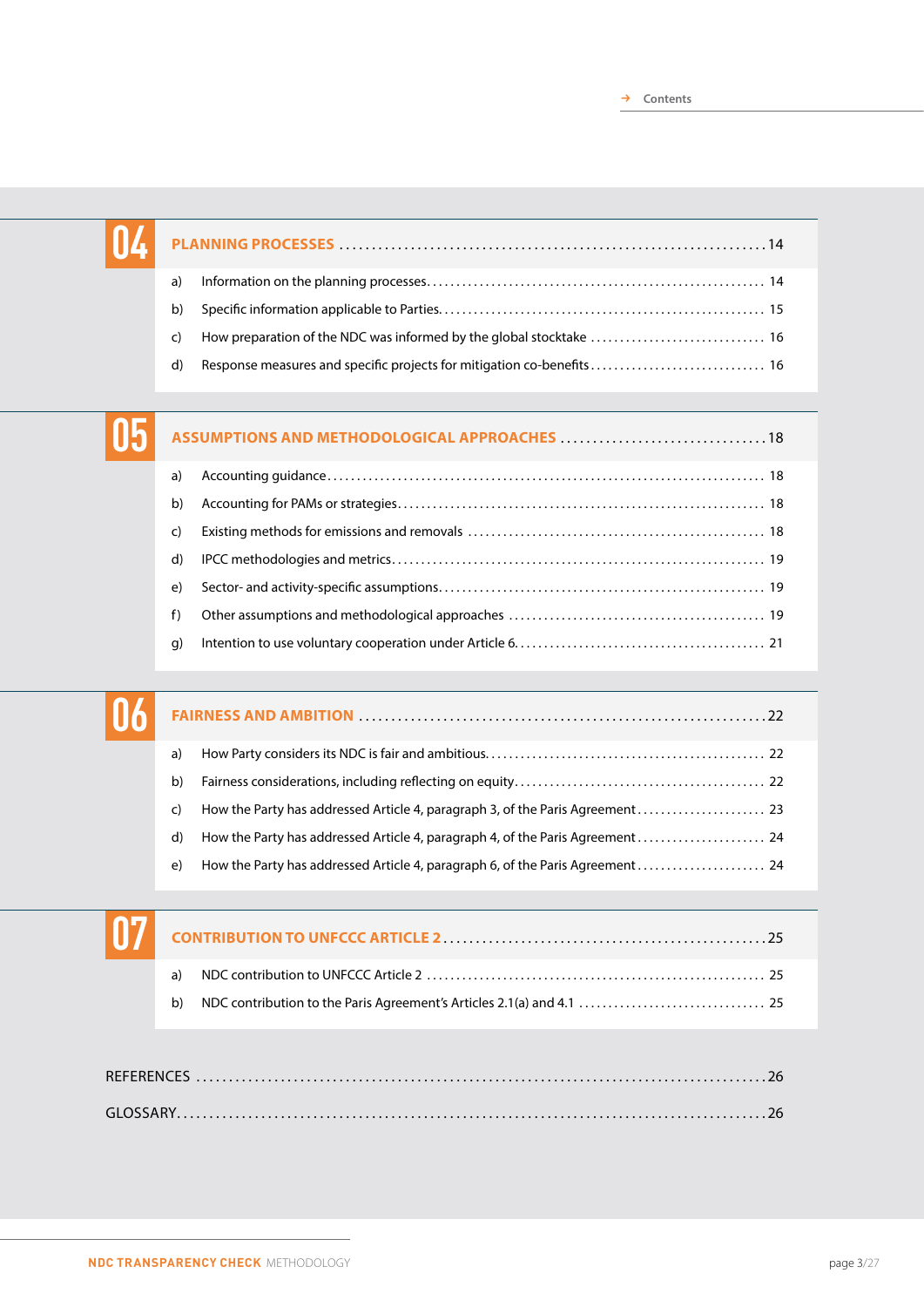#### **BACKGROUND**

The Paris Agreement was agreed in 2015 in Paris at the UNFCCC COP 21, and came into force a year later. Almost all countries are currently signatories of the Agreement<sup>1</sup>. The Agreement has several key features, which can be explained in plain terms as:

- $\rightarrow$  A set of global goals, including "...holding the increase in the global average temperature to well below 2 °C above preindustrial levels and pursuing efforts to limit the temperature increase to 1.5 °C above pre-industrial levels", a global adaptation goal and a goal pertaining to financial flows;
- $\rightarrow$  A process whereby countries submit every five years "Nationally Determined Contributions" (NDCs) to achieving these goals. NDCs consist of countries' targets to mitigate their GHG emissions, and in some cases, their adaptation and finance commitments / requirements:
- $\rightarrow$  A process for countries to report on progress against the commitments contained in NDCs every two years;
- $\rightarrow$  A process held every five years to evaluate collective progress against the global goals, called the global stocktake (GST). The GST then informs the next round of NDCs.

These features comprise a cycle of action and reflection – countries commit to actions in their NDCs; these actions are then reported on, and collective progress is reflected on every five years; then, in the next round of NDCs, countries take into account global progress against the goals. The level of mitigation ambition which Parties express in their NDCs is very important, but equally important is that the commitments in NDCs are expressed clearly and transparently. Without this transparency, the outcome of NDCs (in terms of emissions limitation/reduction) is not clear, and a) countries cannot be held to account for achieving their targets, and b) the contribution of NDC targets to the global goals of the Paris Agreement cannot be clearly assessed.

Transparency is an essential element of the Paris Agreement (UNFCCC 2015). The objective of this assessment is to establish a robust methodology to assess whether the communication of countries on the proposed mitigation in their NDCs is clear, transparent and understandable, in terms of the requirements set out in the Paris Agreement, its accompanying decision (1/ CP.21) and the Annex to decision 4/CMA.1 which sets out the "information to facilitate clarity, transparency and understanding" in its Annex 1 (henceforth "the Annex").

**There are two key reasons why such an assessment is useful:**

1. Within the legal framework of the Paris Agreement, although Parties will be legally obliged to provide the information listed in the Annex in their NDCs, there is no review or compliance process in the framework to assess whether they have done so, or to assess the extent to which they have done so. NDCs are not reviewed by any body or process under the Paris Agreement with a view to assessing this, and the compliance processes under the Agreement (defined in its Article 15, and further elaborated in decision 20/CMA.1), will only consider whether a Party has communicated an NDC or not<sup>2</sup>.

 Civil society organisations can therefore play an important role in providing a critical and independent assessment of the conformance of NDCs to the relevant guidance, and ensuring that countries are aware of information gaps in their NDCs.

2. Providing a critical assessment of the information presented in NDCs, and especially in relation to the clarity of the proposed mitigation outcomes, can help not only to provide additional clarity on mitigation goals and their underlying policies and measures, but also provide clarity on the likely collective outcome of mitigation efforts committed to in NDCs.

 The quality of the information provided in an NDC is of interest to various audiences, including governments, policy-makers and civil society.

While the approach taken for this assessment is based on conformance with the Annex, this 'NDC Transparency Check' will aim to assess both:

- 1. Conformance of a country's NDC with the Katowice Rule Book, and;
- 2. The extent to which a country has provided additional information in relation to each element of the Annex which further enhances clarity, transparency and understanding.

Legally, the Annex is only binding from the second  $NDC<sup>3</sup>$ onwards. However, Parties are "strongly encouraged" to apply the Annex to updated NDCs communicated in 20204. Here, the assessment will be applied to existing NDCs (communicated mostly in 2015), mindful of the fact that provision of the relevant information was not a legal requirement at the time.

- 1 A possible exception is the United States of America, which is currently a signatory, but has started the withdrawal process from the Agreement, and is expected to withdraw formally in November 2020.
- Paragraph 22 of the Annex to decision 20/CMA.1 provides for the compliance committee to consider initiating compliance proceedings against a Party for not submitting an NDC, but paragraph 23 prohibits the committee from considering any of the content of the NDC, thereby excluding from compliance procedures any questions as to whether the Party adhered to the information requirements contained in Annex 1 to decision 4/CMA.1.
- 3 What constitutes the second NDC is not clearly defined. Undoubtedly this will encompass NDCs communicated in 2025, but it may also include some NDCs communicated in 2020 (with a timeframe up to 2030, if their initial NDCs had a timeframe up to 2025).
- 4 A few Parties have already communicated updated NDCs, and at least one (Norway) has applied the Annex in doing so.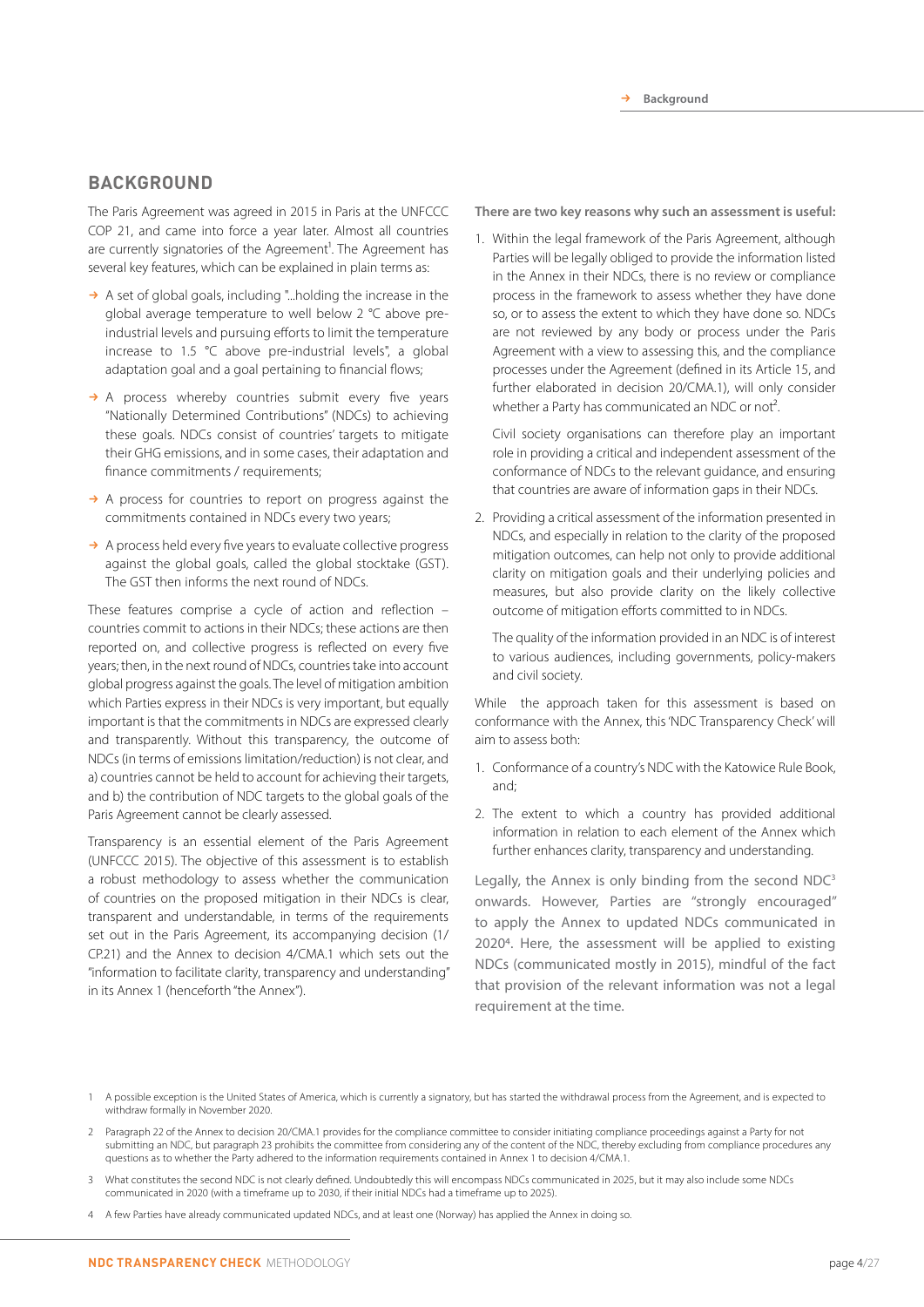#### **STRUCTURE OF THIS DOCUMENT**

The method is structured in two parts, which should be read together. The first section outlines the assessment method, elaborating how to complete the table with the full assessment. The table is the second section. It is structured following the paragraphs and sub-paragraphs of the Annex to decision 4/ CMA.1 (UNFCCC 2018a). The same structure is applied in the first section, though here headings have been slightly shortened for readability and to reduce length.

#### **ASSESSMENT METHOD**

#### **The assessment table5 consists of four columns:**

- $\rightarrow$  The first column of the assessment table lists the elements of information to facilitate clarity, transparency and understanding (ICTU), taken from Annex I to decision 4/ CMA.1 (UNFCCC 2018a). 'Elements' in this method refers to sub-paragraphs in the Annex.
- $\rightarrow$  For all elements of ICTU, indicate in the second column of the table whether the Party has included the element. The options are generally Yes / No / Partly / not applicable ('n/a'), with some variations, depending on the provision concerned. In some cases, elements are alternatives, e.g. a 1 b) OR 1 c) would generally be applicable to any specific country.
- $\rightarrow$  The third column is a quide to identifying the elements necessary for conformance, and in some cases, what may constitute "enhanced conformance".
- $\rightarrow$  The fourth column provides a location for qualified assessments (since most of the provisions are not straightforward) and recording the actual occurrence of the relevant elements in the NDC.

The assessment is aimed at assessing to what extent countries have provided information required in the Annex, and therefore, if a country has not explicitly stated a piece of information, in terms of this analysis it is deemed not to have provided it. For instance, if a country has a time frame to 2030, but has not stated that it is using a 10-year time frame, even though this can be inferred and noted in the fourth column, the country will be deemed not to have provided this information.

### **A PRELIMINARY STEP – IDENTIFYING THE KEY NDC TARGET OR TARGETS**

A key challenge in analysing NDCs is identifying the key target or targets against which countries will track the achievement of their NDC. In some cases this is very simple, but in others it is much more complex, and the target or targets can be difficult to distinguish from information provided on policies and measures intended to achieve the NDC. Some NDCs have more than one target.

Furthermore, there are several types of NDC target which do not fall neatly into some of the ICTU categories below. For instance,

- $\rightarrow$  the use of the term "reference point", which applies to a (usually quantitative) value in terms of which the target is defined (for instance, a 40% reduction from 1990 emissions levels, which is also referred to as a "base year", see below), does not apply either to a country such as South Africa which has stated its target simply as an emissions level in a particular year (emissions will be in the range 398-614 Mt CO2-eq in 2025 and 2030), since there is no reference point in terms of which the target is defined.
- $\rightarrow$  The same is true of a policy-based target which aims to reach a certain target by a certain year (for instance, reach a total installed capacity of 500 MW of wind power by 2025).

In these cases, we assume that the countries concerned would find that information requirements pertaining to the reference year are not applicable to them. This would mean that the whole of Section 1 would not apply to these countries. In the cases of countries which define their targets in terms of a Business as Usual trajectory, this is the reference indicator, and the full range should be provided as well as the value for the reference year.

<sup>5</sup> Ref. Annex I.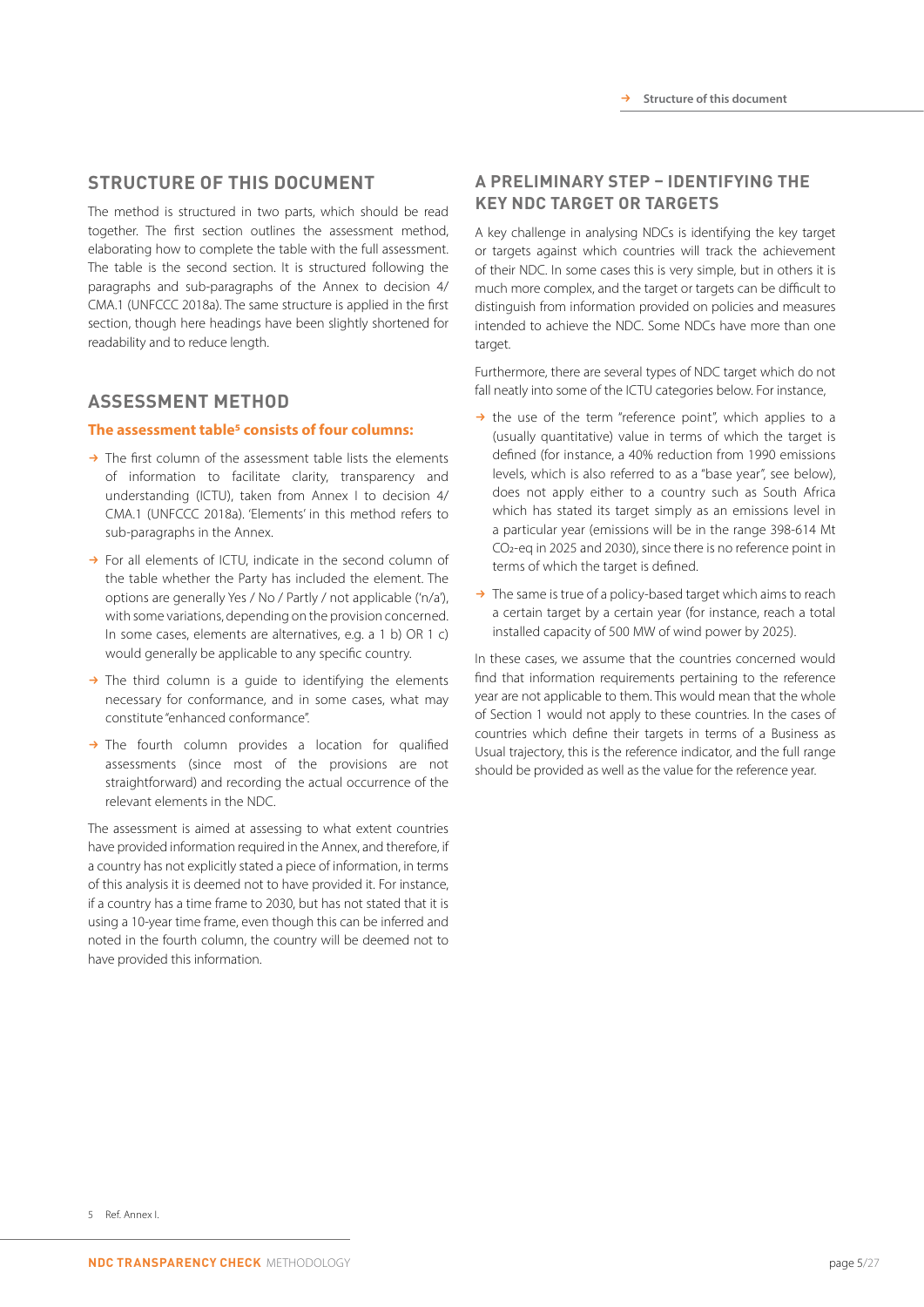#### **A NOTE ON INTERPRETATION AND PRACTICE**

It is a truism particularly in international negotiation processes that "constructive ambiguity" in the language of agreements often plays a vital role in reaching agreements, but simultaneously leads to difficulties in implementation.

Ambiguity and lack of clarity in treaty and decision language in the UNFCCC is most often resolved through practice, i.e. the practice of countries interpreting the language in order to implement relevant provisions. Since there are only very few examples so far of countries applying the Annex (up to May 2020), there are no established practices to go on.

As a result, in cases in which the specifications in the Annex are unclear or ambiguous, it has been interpreted ambitiously, i.e. in a way that

- a. it can be reasonably expected that countries will interpret them, and
- b. in a way that provides as much clarity, transparency and understanding as possible.

When updating this assessment methodology after the communication of NDCs in 2020, it will be important to take this experience into account.

#### **COMPARABILITY AND OBJECTIVITY**

Although the methodology seeks to provide objective criteria for this assessment which should result in two different assessors reaching the same conclusions, there are some areas of the assessment in which this is particularly difficult, especially in sections 6 and 7 on fairness and ambition. It would therefore be best practice when undertaking assessments, that assessments are thoroughly reviewed, and preferably undertaken by more than one assessor.

#### **FURTHER AREAS FOR CONSIDERATION**

#### **a) Adaptation**

The scope of this methodology is confined to the mitigation component of NDCs. Since the majority of NDCs contain adaptation components as well, it would be useful in future to provide a similar assessment for adaptation components of NDCs. However, guidance on adaptation components of NDCs is provided in the form of guidance for adaptation communications as contemplated in Article 7 of the Paris Agreement, and contained in decision 9/CMA.1, and is of a completely different legal nature to the provisions on ICTU. Countries are not obliged to include an adaptation component in their NDCs, and are also not obliged to use the guidance for adaptation communications if they choose to do so. The assessment would therefore have to be of a very different nature, sensitive to national circumstances and to the different legal nature of the guidance. An assessment could possibly be developed drawing from the experience gained by the review of Annex I countries' adaptation sections of their National Communications (contained in technical expert review reports), which attempts to categorise and summarise adaptation information on a thematic basis. This could be accompanied by an assessment of which additional information on adaptation could be included in future NDCs.

#### **b) Support (incl. finance, technology, capacity building)**

Even less guidance is provided on the support components of NDCs (generally included only by developing countries). A similar approach to that described for adaptation could be developed for support.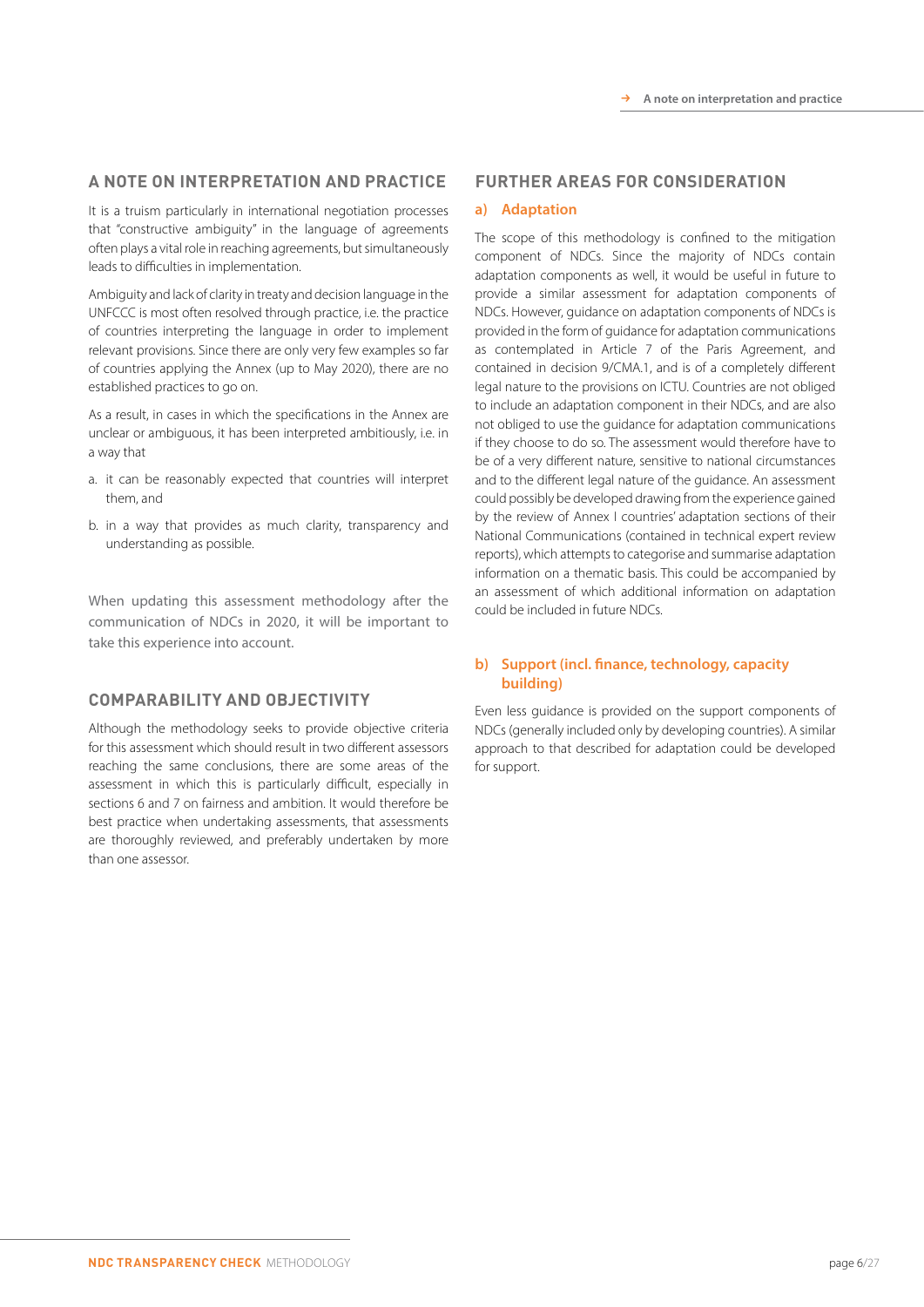## **QUANTIFIABLE INFORMATION ON THE REFERENCE POINT 01**

#### **a) Reference or base year**

Does the NDC specify a reference year? A reference year or base year is the year in terms of which an NDC target is defined; for instance a 40% reduction in relation to the year 1990 – in which case 1990 is the reference year (reference year and base year are often used interchangeably). In the case of a reduction from a Business as Usual target (for instance, a reduction of 35% compared to Business as Usual), the reference year is the same as the target year, since the reduction is expressed relative to a Business as Usual value in that year. In the case of an absolute emissions target (for instance, emissions will not exceed 600 Mt CO2-eq in 2030), the concept of a reference point is not applicable, since the target is not defined relative to a reference point. In the case of the NDC consisting of policies and measures, in some cases targets may be expressed in relation to specific outcomes (30 MW of PV panels installed by 2030), or in relation to a reference year (an increase of 20% in the proportion of renewable electricity from 2010 levels). In the former case, a reference level is not applicable. In the latter case, a reference level is applicable.

#### *INCLUDED IN NDC?*

The following options are provided:

| Yeς    | Reference year is included.                                                            |
|--------|----------------------------------------------------------------------------------------|
| Partly | There is more than one target and reference years are<br>not provided for all of them. |
| Nο     | Reference year is not included.                                                        |
| n/a    | The NDC type does not provide for a reference year.                                    |

#### *CATEGORY OF ASSESSMENT*

The following options are provided:

| Reference<br>year(s)       | A reference year, including for reduction<br>against a baseline / BAU, in terms of which a<br>target is defined.                                                                     |
|----------------------------|--------------------------------------------------------------------------------------------------------------------------------------------------------------------------------------|
| Base year(s)               | A year or years in terms of which a target is<br>defined (for instance, 40% reduction by 2030<br>in relation to 1990 levels                                                          |
| Reference<br>period(s)     | A period (of more than one year) in terms of<br>which a target is defined (for instance 40%<br>reduction in relation to the average emissions<br>level during the period 2000-2010). |
| Other starting<br>point(s) | "Other starting points" should be elaborated<br>further in the "information in NDC" column.                                                                                          |

#### **b) Quantifiable information on the reference indicators**

Identify whether the NDC includes a value for the reference indicator above (in 1(a)), or information which would lead to its quantification. Provision of the value itself is more transparent. If 1(a) is not applicable, then this is also not applicable. Values could be in GHG emissions terms (CO<sub>2</sub> or CO<sub>2</sub>-eq), or in other terms (for instance, emissions intensity (emissions/GDP)), or in the case of developing countries which are not LDCs (to which Article 4.6 does not apply) who have stated their NDCs in terms of policies and measures, any reference indicators relevant to achievement of the stated policy goals. Attention should be paid as to whether the basis for determining quantification of the land sector has been provided (for instance, as reported in its inventory, or another accounting approach).

#### *INCLUDED IN NDC?*

The following options are provided:

| Yes    | Quantified or quantifiable information provided.<br>For the latter, clear quidance on how the reference<br>indicator will be quantified. |
|--------|------------------------------------------------------------------------------------------------------------------------------------------|
| Partly | Applies to a BAU reference, in which the information<br>for the rest of the BAU is lacking.                                              |
| Nο     | No quantified or quantifiable information provided.                                                                                      |
| n/a    | If the target does not have a reference point.                                                                                           |

#### *CATEGORY OF ASSESSMENT*

The following options are provided:

| $Quantified - in CO2$<br>or CO <sub>2</sub> -eq, or in other<br>emissions units            | GHGs quantified in CO <sub>2</sub> or CO <sub>2</sub> -eg, or<br>in other units - or instance, non-CO <sub>2</sub><br>gases expressed in tons (rather than in<br>CO <sub>2</sub> -eq), or using an additional metric<br>to GWP, or tons of short-lived climate<br>forcers not covered by IPCC quidelines. |
|--------------------------------------------------------------------------------------------|-----------------------------------------------------------------------------------------------------------------------------------------------------------------------------------------------------------------------------------------------------------------------------------------------------------|
| Ouantified - non-<br>GHG units                                                             | For instance, for policies and measures -<br>MW of added generation capacity.                                                                                                                                                                                                                             |
| Quantifiable<br>information provided<br>$-$ to quantify in $CO2$<br>or CO <sub>2</sub> -eq | The country has provided information<br>which would allow an analyst to quantify<br>the value of the reference indicator, but<br>has not provided the number itself (for<br>instance, GHG emissions in 1990).                                                                                             |
| Ouantifiable<br>information provided<br>- to quantify in non-<br>GHG units                 | To quantify in other units (for instance,<br>MW of added generation capacity in<br>relation to capacity in 2010.                                                                                                                                                                                          |
| No quantifiable<br>information                                                             |                                                                                                                                                                                                                                                                                                           |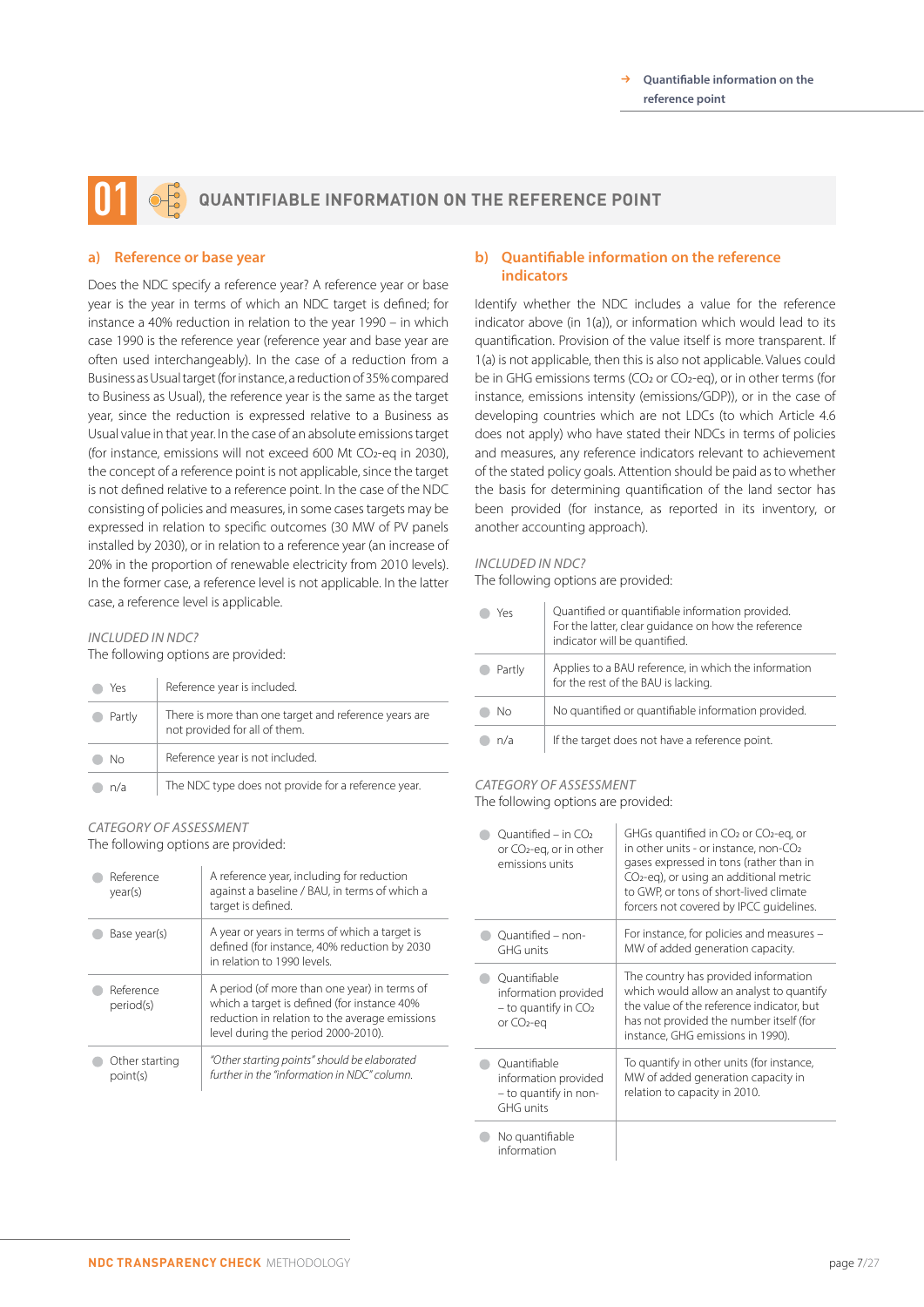#### **c) Information on strategies, plans, actions**

This provision applies to:

- $\rightarrow$  LDCs and SIDS, who in terms of Article 4.6 may submit information on strategies, plans and actions as their NDC; and
- $\rightarrow$  Parties that have chosen PAMs without quantifiable information, provide other information. These Parties still have the same legal obligation under Article 4.2 as other countries, that is to submit NDCs every five years. These countries may include these strategies, plans and actions in their NDC, and cite special circumstances

Completing 1c) is an alternative to 1 b), so the other cell would be marked n/a.

#### *INCLUDED IN NDC?*

The following options are provided:

| Yeς    | The country has provided reference points in relation<br>to PAMs in their NDC.                                        |
|--------|-----------------------------------------------------------------------------------------------------------------------|
| Partly | Some of this information has been provided.                                                                           |
| Nο     | None of this information has been provided, but the<br>country has an NDC which requires reference points<br>for PAMs |
| n/a    | Not applicable to NDC.                                                                                                |

#### *CATEGORY OF ASSESSMENT*

The following options are provided:

| The country has provided<br>reference points for relevant<br>quantified goals for specific<br>PAMs.          | For each PAM which requires<br>one, the country has provided a<br>reference point.                                                                                                                        |
|--------------------------------------------------------------------------------------------------------------|-----------------------------------------------------------------------------------------------------------------------------------------------------------------------------------------------------------|
| The country has provided<br>reference point for qualitative<br>goals for PAMs with non-<br>quantified goals. | For non-quantifiable PAMs (for<br>instance, introduce a carbon<br>tax), the reference point would<br>usually be the starting point (for<br>instance, there is currently no<br>carbon tax in the country). |

#### **d) Target relative to the reference indicator**

Identify whether the target is "expressed numerically, for example in percentage or amount of reduction", as per the Annex of 4/CMA.1. For countries which have absolute targets, in GHG terms or others, and for countries which do not have quantifiable targets, this does not apply.

#### *INCLUDED IN NDC?*

The following options are provided:

| Yes. | The target relative to the reference indicator is included.                                                    |
|------|----------------------------------------------------------------------------------------------------------------|
| Nο   | The target relative to the reference indicator is not<br>included.                                             |
| n/a  | Not applicable to the NDC's target type (for instance in<br>an NDC not defined in terms of a reference point). |

## *CATEGORY OF ASSESSMENT*

The following options are provided:

| % reduction from    | For instance, 20% reduction from 1990 |
|---------------------|---------------------------------------|
| base year           | level.                                |
| % reduction from    | For instance, 22% reduction form BAU  |
| <b>BAU%</b>         | in 2030.                              |
| Intensity reduction | For instance, 45% reduction in GHG    |
| from base year      | intensity from 2005 levels.           |
|                     |                                       |

**Other** 

#### **e) Information on sources of data used**

Identify the quality of the source of data used to quantify the reference point(s), and for enhanced conformance, how readily traceable it is. A clear source of the quantified or quantifiable information, e.g. a GHG inventory; next best would be a reference to other underlying data sources; and no clear source would be least transparent.

Traceability refers to whether the source of data is readily found or not.

#### *INCLUDED IN NDC?*

The following options are provided:

| Yes              | Detailed data sources for reference indicators.               |
|------------------|---------------------------------------------------------------|
| Partly<br>$\sim$ | References to sources, no detail / only some data<br>sourced. |
| Nο               | No information.                                               |
| n/a              | Reference indicators not applicable to NDC type.              |

### *CATEGORY OF ASSESSMENT*

The following options are provided:

#### **Source:**

| GHG inventory                                                   | Reference indicator(s) defined<br>in terms of values found in the<br>country's GHG inventory.                 |
|-----------------------------------------------------------------|---------------------------------------------------------------------------------------------------------------|
| Reference to underlying data<br>sources                         | Other sources including<br>supporting technical reports (for<br>instance, information on BAU<br>projections). |
| Other studies                                                   |                                                                                                               |
| Enhanced conformance -<br>traceability:<br>Source readily found | Whether the NDC provides<br>references which allow easy<br>access to the source material.                     |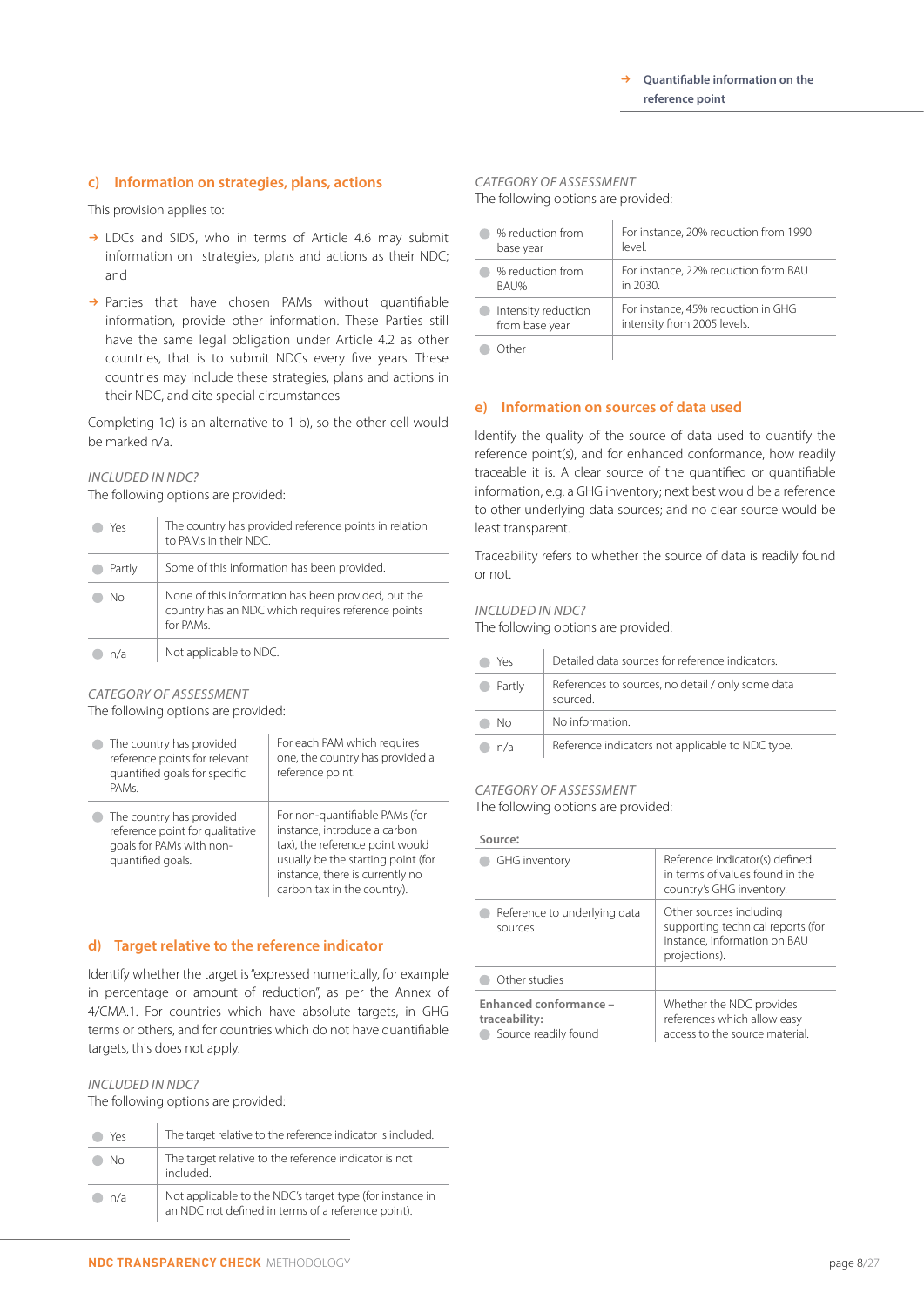#### **f) Updating values of reference indicators**

Parties should indicate under what circumstances they plan to update their reference indicators. This would obviously have a potentially significant impact on their target. These may include the following:

- $\rightarrow$  GHG inventory: Parties may change their reference levels as a result of GHG inventory recalculations.
- $\rightarrow$  Parties may indicate that they intend to recalculate their BAU before, during or after the implementation period.
- $\rightarrow$  Intensity: This may change as a result of recalculation of GHG inventory data, or as a result of recalculation / updating of a country's GDP or other economic data.

#### *INCLUDED IN NDC?*

The following options are provided:

| Yes | Information is included.     |
|-----|------------------------------|
| Nο  | Information is not included. |
| n/a | Not applicable to NDC type.  |

#### *CATEGORY OF ASSESSMENT*

The following options are provided:

#### **GHG inventory**

| How values may be updated                                                           | Information provided on<br>whether recalculations will be<br>taken into account.               |
|-------------------------------------------------------------------------------------|------------------------------------------------------------------------------------------------|
| Information on when this may<br>occur                                               | When (during the NDC<br>implementation period, or<br>before, or afterwards) this may<br>occur. |
| <b>Baseline projections</b>                                                         |                                                                                                |
| Information on whether the<br>baseline will be updated,<br>when and why             | Whether the country intends to<br>recalculate / update its BAU, and<br>how and why.            |
| Intensity                                                                           |                                                                                                |
| If, whether and how the<br>country will update its<br>intensity reference indicator | For instance, whether this will<br>be as a result of GHG inventory<br>recalculations?          |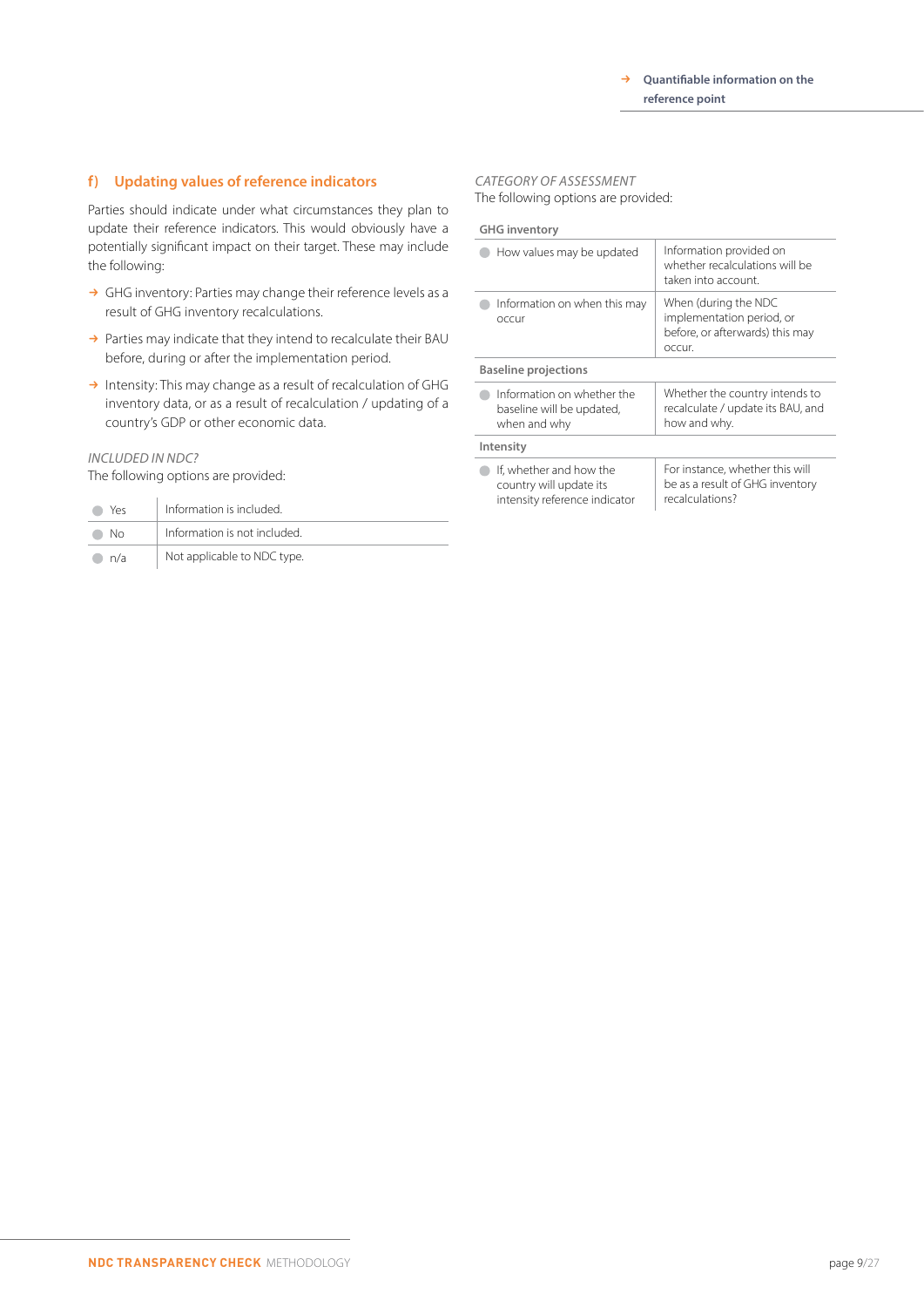### **TIME FRAMES AND/OR PERIODS FOR IMPLEMENTATION 02**

#### **a) Time frame and/or period for implementation**

"Time frame" here refers to the period between NDC targets. Most Parties took the initial view that this would be five or ten years, and there is an ongoing negotiation process to decide on a "common time frame". "Period of implementation" corresponds to the time frame, and is the period during which implementation of the NDC target will be reported on. Most countries in their initial NDCs have not explicitly stated a time frame or period of implementation. For this part of the assessment, it is necessary for a country to have EXPLICITLY stated its time frame and start and end dates of its period of implementation. For most NDCs one can infer a time frame, in which case this can be noted in the "Information" column. Not all NDCs have time frames which are either 5 or 10 years, and not all NDC implementation periods begin on the 1<sup>st</sup> January and end on 31<sup>st</sup> December.

#### *INCLUDED IN NDC?*

The following options are provided:

| Yes      | Time frame and start and end date of period of<br>implementation explicitly provided. |
|----------|---------------------------------------------------------------------------------------|
| • Partly | Some of the above information provided.                                               |
| No.      | None of the above information provided.                                               |

## *CATEGORY OF ASSESSMENT*

The following options are provided:

| Stated time frame of 5<br>years  | The NDC explicitly contains the<br>information that the NDC has a time<br>frame of five years. |
|----------------------------------|------------------------------------------------------------------------------------------------|
| Stated time frame of<br>10 years | The NDC explicitly contains the<br>information that the NDC has a time<br>frame of ten years.  |
| Other stated time<br>frame       | The NDC explicitly states that the NDC<br>has another time frame                               |
| Start date:                      | The NDC explicitly contains the start<br>date of the period of implementation.                 |
| Fnd date:                        | The NDC explicitly contains the end date<br>of the period of implementation.                   |

#### **b) Whether it is a single-year or multi-year target, as applicable**

A single-year target (most NDCs) is a target in which the achievement of the target is measured by an indicator for a single year (for instance, a 40% reduction in emissions compared to their 1990 level by 2030). A multi-year target is a target in which the achievement of the target is measured by the value of an indicator for more than one year. This may take the form of an emissions trajectory (an emission target for each year during the period of implementation) or an emissions budget for the whole period of implementation, similar to the "assigned amount" in the Kyoto Protocol; for instance, emissions will not exceed a total budget of 2500 Mt CO2-eq during the period 2021-2025. Some NDCs may consist of more than one single-year target, for different years (for instance, emissions will not exceed 600 Mt CO2-eq in 2030, and coal-fired power will be phased out by 2028). This should be regarded as two single-year targets, and not a multi-year target. The difference lies in how implementation and achievement of these targets would be reported on. The Annex requires countries to explicitly state whether the NDC contains a single- or multi-year target (or more than one). For countries which do not explicitly state this, the inferred information on the target can be reported in the information column.

#### *INCLUDED IN NDC?*

Some NDCs contain more than one target, as above, or contain BOTH single-year AND multi-year targets (for instance, emissions will not exceed 600 Mt CO2-eq in 2030, and cumulative emissions from 2021-2030 will not exceed 7000 Mt CO<sub>2</sub>-eq).

| Yρς | The NDC explicitly contain the information as to<br>whether their target(s) is/are a single or multi-year<br>target. |
|-----|----------------------------------------------------------------------------------------------------------------------|
| Nο  | The NDC does not contain this information.                                                                           |

#### *CATEGORY OF ASSESSMENT*

The following options are provided:

| Single-year target | The NDC explicitly contains the<br>information that the target is a<br>single-year target. |
|--------------------|--------------------------------------------------------------------------------------------|
| Multi-year target  | The NDC explicitly contains the<br>information that the target is a<br>multi-year target.  |

Some NDCs contain more than one target, as above, or contain BOTH single-year AND multi-year targets (for instance, emissions will not exceed 600 Mt CO2-eq in 2030, and cumulative emissions from 2021-2030 will not exceed 7000 Mt CO<sub>2</sub>-eq). In which case both the above are applicable.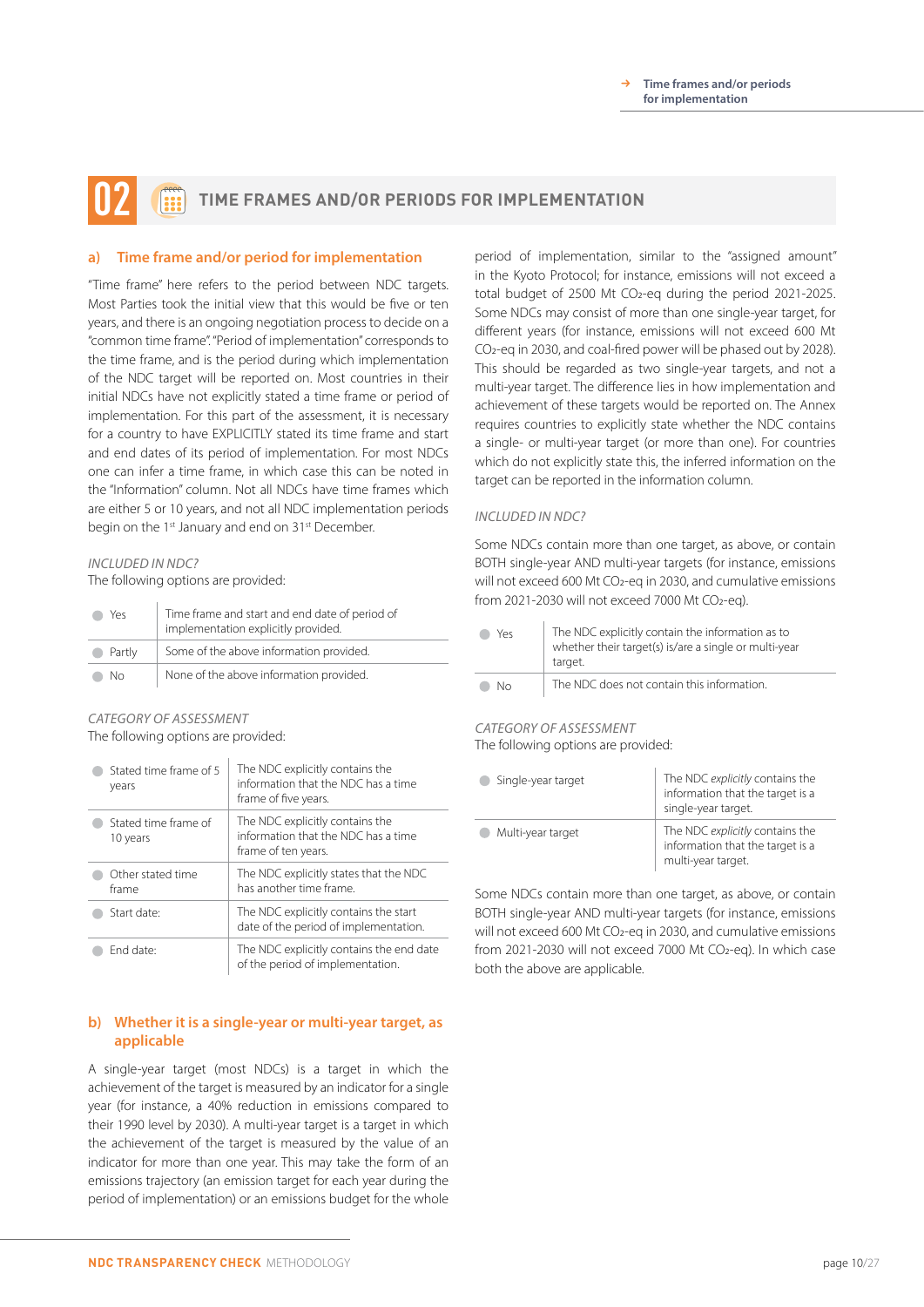## **SCOPE AND COVERAGE**

#### **a) General description of the target**

The country should provide here a summary of the target which includes some detail. Further detail is contained in the provisions below.

#### *INCLUDED IN NDC?*

The following options are provided:

| lack Yes      | The two elements below are described in the NDC.     |
|---------------|------------------------------------------------------|
| $\bigcirc$ No | The two elements below are not described in the NDC. |

#### *CATEGORY OF ASSESSMENT* The following options are provided:

| Key goals of the target<br>- emissions reduction/<br>limitation, intensity, BAU<br>reduction, PAMs, mitigation<br>co-benefits, in quantitative or<br>qualitative terms. | Key goals of the target are<br>clearly stated in the NDC. |
|-------------------------------------------------------------------------------------------------------------------------------------------------------------------------|-----------------------------------------------------------|
| Time frame, period of<br>implementation, target year(s).                                                                                                                | At least one of these is provided.                        |

#### **b) Sectors, gases, categories and pools**

This section should provide information on the coverage of the NDC. "Sectors" refer to the main sector categories in the IPCC 2006 GHG inventory guidelines (i.e. energy, industrial process and product utilization emissions (IPPU), agriculture, forestry and land use emissions (AFOLU), Waste and "other" – most countries do not bother to include "other"). Some countries opt to separate land use and agriculture emissions, rather than the joint "AFOLU" category. Coverage of gases refer to the group of seven gases (or groups of gases in the cases of HFCs and PFCs) required to be reported on in countries' GHG inventories<sup>6</sup>. "Categories" refer to the categories used to classify emissions in each sector in the IPCC 2006 guidelines, and "pools" refer to carbon stocks, also defined in the IPCC 2006 guidelines. In their first NDCs, many countries do not explicitly provide this information. Some countries use terms such as "economy-wide" to indicate that all sectors are covered, and others refer to the coverage of their national inventories. In assessing conformance with this provision, only explicit mention of relevant sectors/gases/categories/pools should be considered. Other implied information can be reflected in the "information" column.

#### *INCLUDED IN NDC?*

The following options are provided:

| Yρς    | Information on sectors, gases, categories and pools<br>included in the NDC is explicitly provided. |
|--------|----------------------------------------------------------------------------------------------------|
| Partly | Some of this information is provided.                                                              |
| No     | None of this information is provided.                                                              |

#### *CATEGORY OF ASSESSMENT*

This provision requires countries to include detailed information on which sectors, categories, greenhouse gases and carbon pools are included in the NDC. If a country's NDC does not cover a whole sector (for instance, in "energy", it covers emissions from the power sector, but not from the transport sector), information should be provided on which categories are covered / are not covered within each sector. More information on this can be found in the IPCC 2006 guidelines. It is very unlikely that NDCs submitted before COP 24 would contain the required level of detail on land use emissions specified in the Annex, but if countries provide explicit links to their GHG inventories, this level of detail can sometimes be found there. Nevertheless, the detail needs to be explicitly stated in the NDC.

#### **Sectors**

| Energy        | The country has included energy<br>emissions (combustion and fugitive<br>emissions) in the coverage of its NDC.                                                                                                                                                                                                                  |
|---------------|----------------------------------------------------------------------------------------------------------------------------------------------------------------------------------------------------------------------------------------------------------------------------------------------------------------------------------|
| <b>IPPU</b>   | The country has included emissions from<br>industrial process and product use in its<br>NDC.                                                                                                                                                                                                                                     |
| <b>AFOI U</b> | The country has included emissions from<br>agriculture, forestry and land use in its<br>NDC. Countries may (sometimes as a<br>result of using the 1996 IPCC quidelines,<br>which define these as separate sectors)<br>specify the inclusion of agriculture and<br>land use, land use change and forestry<br>(LULUCF) separately. |
| <b>LULUCF</b> | The NDCs specified aspect<br>separately from above.                                                                                                                                                                                                                                                                              |
| Agriculture   | The NDCs specified aspect<br>separately from above.                                                                                                                                                                                                                                                                              |
| Waste         | The country has included emissions from<br>waste in its NDC.                                                                                                                                                                                                                                                                     |
| Other         | This is a catch-all category for any<br>emissions which do not fall into the<br>above categories. Many countries do not<br>report any emissions in this category, so<br>coverage of the above sectors may be<br>considered as complete coverage.                                                                                 |

6 In terms of the reporting guidelines for the Paris Agreement (18/CMA.1), developing countries have flexibility, if they lack the capacity to report on all seven, to report on a minimum of three gases (CO2, CH4, N2O).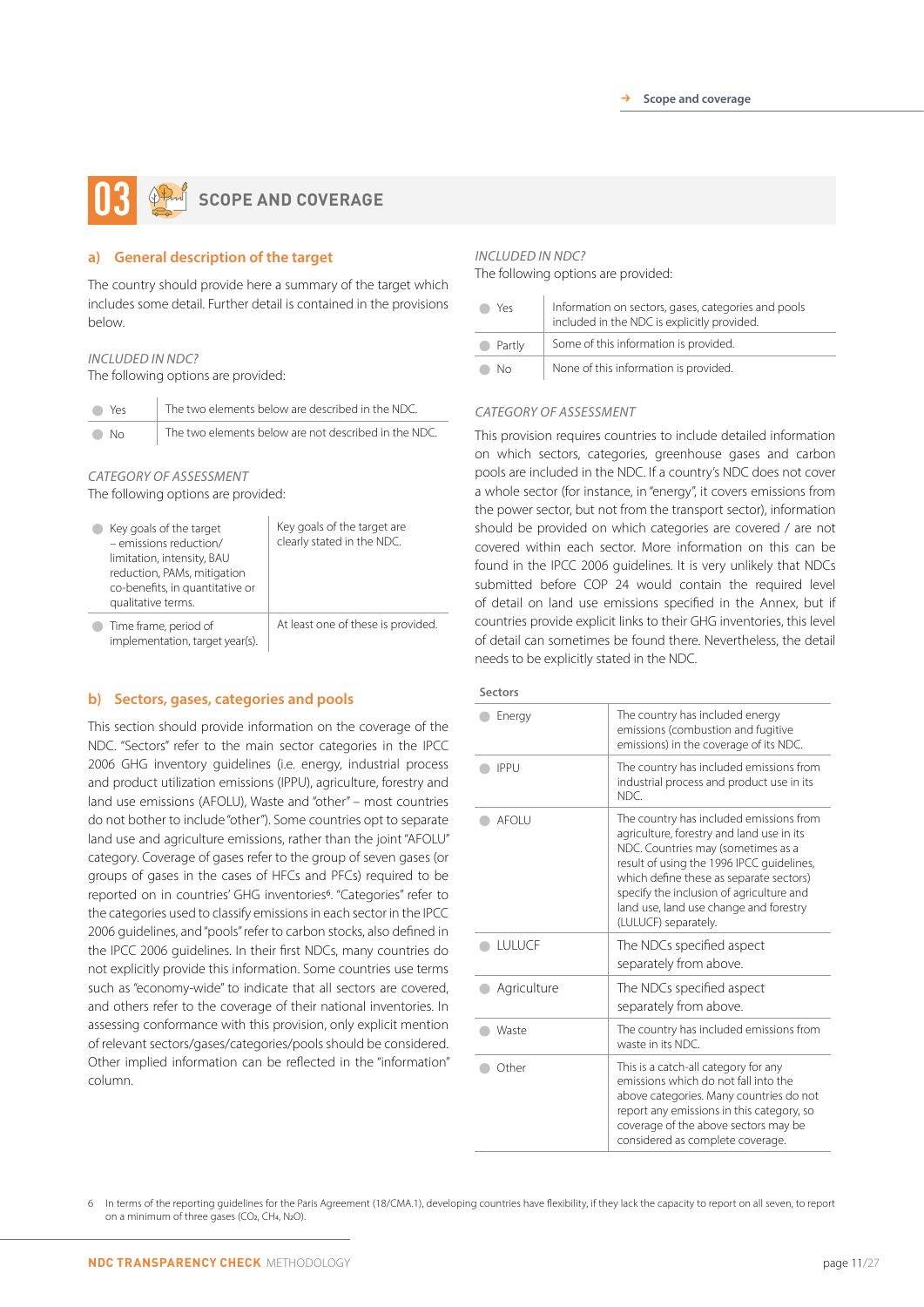| Categories and<br>sub-categories<br>used for each<br>sector above in the<br><b>NDC</b> | If the country is not including all the<br>categories in a specific sector above,<br>it should report which categories it is<br>including. |
|----------------------------------------------------------------------------------------|--------------------------------------------------------------------------------------------------------------------------------------------|
| Gases                                                                                  |                                                                                                                                            |
| Carbon dioxide: CO2                                                                    | CO <sub>2</sub> is included in the country's NDC.                                                                                          |
| Methane: CH <sub>4</sub>                                                               | CH <sub>4</sub> is included in the country's NDC.                                                                                          |
| Nitrous oxide: N <sub>2</sub> O                                                        | N2O is included in the country's NDC.                                                                                                      |
| Perfluorocarbons:<br><b>PFCs</b>                                                       | PFCs are included in the country's NDC.                                                                                                    |
| Hydrofluorocarbons:<br><b>HFC</b>                                                      | HFCs are included in the country's NDC.                                                                                                    |
| Sulphur<br>hexafluoride: SF <sub>6</sub>                                               | SF6 is included in the country's NDC.                                                                                                      |
| Nitrogen trifluoride:<br>NF3                                                           | NF3 is included in the country's NDC.                                                                                                      |

#### **Pools**

**See 2006 IPCC guidelines for guidance on carbon pools7.**

| Aboveground<br>biomass | Aboveground biomass is included in the<br>country's NDC. |
|------------------------|----------------------------------------------------------|
| Belowground<br>biomass | Belowground biomass is included in the<br>country's NDC. |
| Dead wood              | Dead wood is included in the country's<br>NDC.           |
| l itter                | Litter is included in the country's NDC.                 |
| Soil organic matter    | Soil organic matter is included in the<br>country's NDC. |

#### **c) Exclusion and inclusion of categories**

The Annex requires countries to include information in their NDCs as to how "paragraph 31(c) and (d) of 1/CP.21" have been taken into consideration. Paragraph 31(c) requires all countries to "strive to include all categories of anthropogenic emissions and removals in their nationally determined contributions", and once a category is included, to keep including it for subsequent NDCs; and paragraph 31(d) requires countries to provide an explanation for leaving out of their NDC any categories of emissions or removals. While countries cannot be expected to include information on this comparison for their first NDCs, enhanced conformance in this regard would be for countries to compare their current NDCs to their previous commitments under the Convention or the Kyoto Protocol in terms of coverage. Countries can however be expected to explain the exclusion of any categories. The explanation in the case of developing countries may include capacity issues. Developed countries are required in terms of Article 4.4 to have "economy-wide" targets, and explanations should be evaluated in this light.

#### *INCLUDED IN NDC?*

The following options are provided:

| Yρς    | The country has provided a comparison with its<br>previous NDC in terms of which categories are covered;<br>the country has also provided an explanation for any<br>categories which are excluded. |
|--------|----------------------------------------------------------------------------------------------------------------------------------------------------------------------------------------------------|
| Partly | One of the above.                                                                                                                                                                                  |
| Nη     | None of the above.                                                                                                                                                                                 |

#### *CATEGORY OF ASSESSMENT* The following options are provided:

| Comparison of categories of<br>anthropogenic emissions and<br>removal included in previous<br>NDC and current NDCs. | The country has provided a<br>comparison of the coverage<br>of its NDC with previous<br>commitments (its previous NDC<br>or its previous commitment<br>under the Convention or Kyoto<br>Protocol). |
|---------------------------------------------------------------------------------------------------------------------|----------------------------------------------------------------------------------------------------------------------------------------------------------------------------------------------------|
| Explanation for the omission<br>of any categories.                                                                  | The country has identified<br>categories which are not<br>covered and provided<br>explanations for the omission<br>of these                                                                        |

7 See Table 1.1 in Chapter 1 of Volume 4 of the 2006 IPCC Guidelines for definitions and descriptions of carbon pools.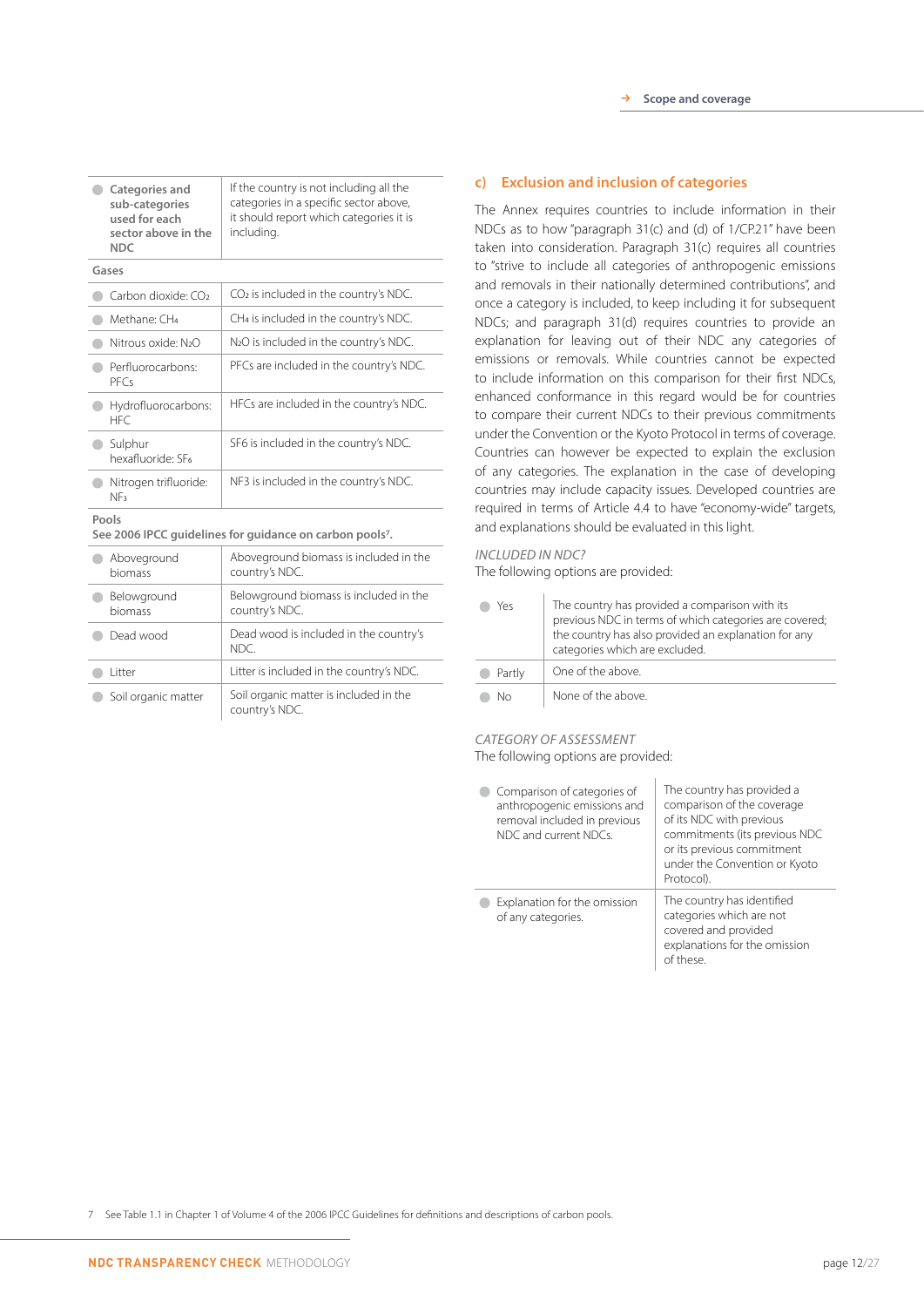#### **d) Mitigation co-benefits of adaptation actions**

Identify whether the country has included in its NDC a) economic diversification plans and b) adaptation actions, that have mitigation co-benefits. If a country has not included these, this provision does not apply. This should not include actions or undertakings to adapt to the adverse effects of climate change; the actions or plans must have mitigation co-benefits.

Enhanced conformance would be quantifying the co-benefits, in units of CO2-eq.

#### *INCLUDED IN NDC?*

The following options are provided:

| Yρς    | The country's NDC consists of mitigation co-benefits of<br>adaptation actions, and the country provided detailed<br>information of mitigation co-benefits per action. |
|--------|-----------------------------------------------------------------------------------------------------------------------------------------------------------------------|
| Partly | Some information provided.                                                                                                                                            |
| Nο     | No information provided.                                                                                                                                              |
| n/a    | Not applicable.                                                                                                                                                       |

#### *CATEGORY OF ASSESSMENT*

The following options are provided:

**Economic diversification**

| Energy Efficiency                              |  |  |
|------------------------------------------------|--|--|
| Renewable energy                               |  |  |
| Carbon Capture and<br>Utilization/Storage      |  |  |
| Utilization of gas                             |  |  |
| Methane recovery and flare<br>minimization     |  |  |
| Other                                          |  |  |
| Adaptation actions with mitigation co-benefits |  |  |
| Water and waste-water<br>management            |  |  |
| Urban planning                                 |  |  |
| Marine Protection                              |  |  |
| Reduced desertification                        |  |  |
| Other                                          |  |  |
| <b>Mitigation co-benefits</b>                  |  |  |
| Stated - yes / no                              |  |  |
| Ouantified                                     |  |  |
| In $t$ CO <sub>2-eq</sub>                      |  |  |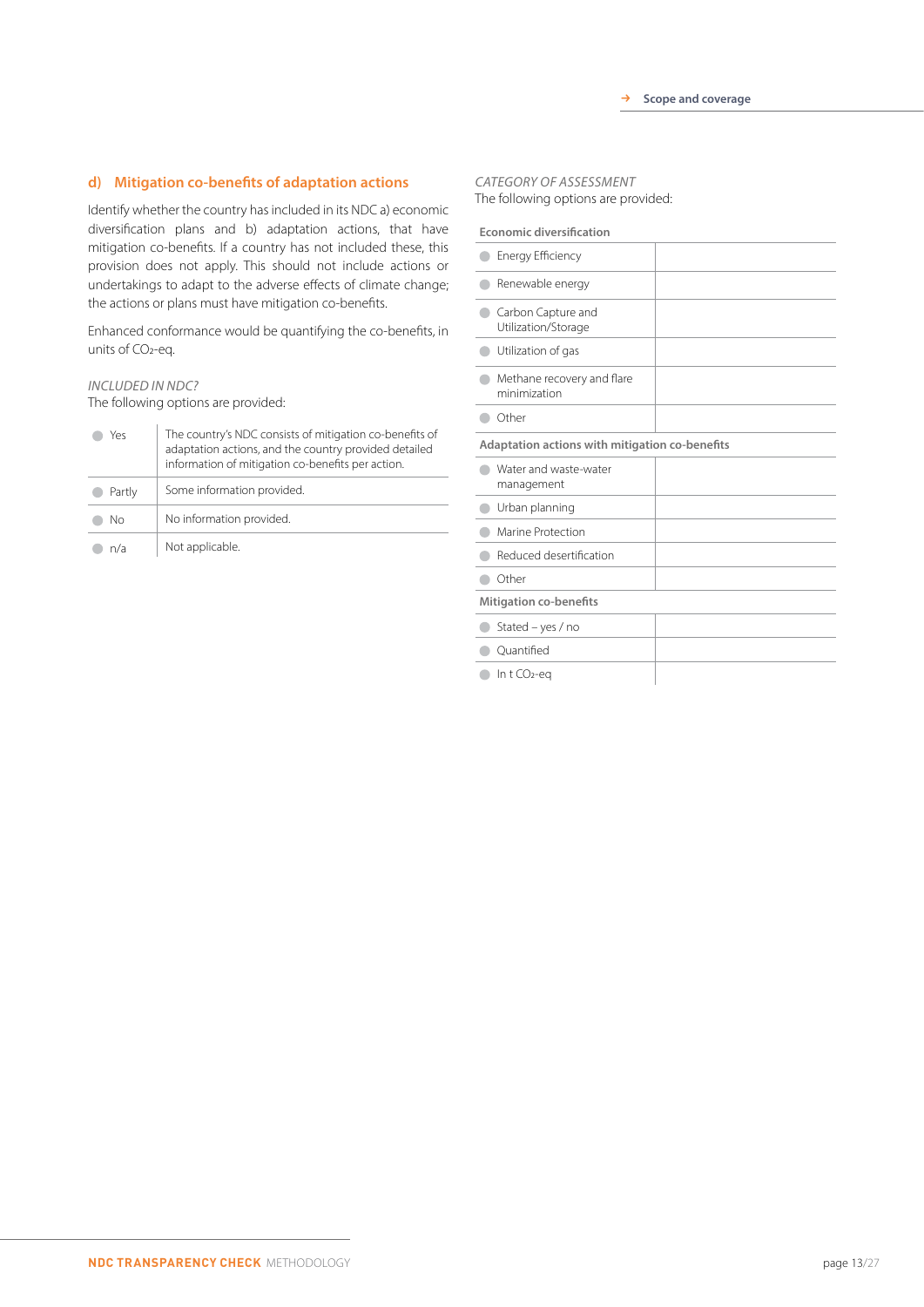## **PLANNING PROCESSES 04**

#### **a) Information on the planning processes**

Countries are required to provide information in their NDCs on the "planning process that the Party undertook to prepare their nationally determined contribution", and "if available", on plans to implement the NDC, in the two following subsections:

**i. Domestic institutional arrangements, public participation and engagement**

This includes "engagement with local communities and indigenous peoples, in a gender-responsive manner". Countries should explain what the institutional arrangements for developing their NDC were/are, and how their consultation processes were implemented. It is important to note that the Annex does not oblige countries to consult in any particular way with any specific constituency during their NDC development processes, or at all, but it does require countries to provide information on whether they have consulted and engaged and the extent to which they did. If information is available for implementation, this should also be provided. Enhanced conformance would be if the country explains how its planning helps to ensure that the objective of its NDC will be achieved, which would be a strong interpretation of Article 4.2. Countries should provide plans if they are available. Some countries may choose to indicate that these plans are not available.

#### *INCLUDED IN NDC?*

The following options are provided:

| Yρς                      | All of the information was included. Countries<br>indicated that implementation information is/is not<br>available and reported it/did not report it accordingly. |
|--------------------------|-------------------------------------------------------------------------------------------------------------------------------------------------------------------|
| Partly<br>$\blacksquare$ | Some of the information was included.                                                                                                                             |
| Nη                       | None of the information was included.                                                                                                                             |

#### *CATEGORY OF ASSESSMENT* The following options are provided:

**Domestic institutional arrangements:** 

| No information provided   | No information is provided on<br>institutional arrangements for<br>the development of the NDC or<br>for the implementation of the<br>NDC.                                                                                                                                                                        |
|---------------------------|------------------------------------------------------------------------------------------------------------------------------------------------------------------------------------------------------------------------------------------------------------------------------------------------------------------|
| Some information provided | Basic information, including<br>which parts of government<br>are responsible for developing<br>and communicating the NDC,<br>and in terms of which policy<br>/ legislation / regulations;<br>information on how the NDC<br>will be implemented and which<br>parts of government will be<br>responsible for this. |

| Detailed information provided                                                                      | Detailed information on which<br>functions in government are<br>responsible for development<br>of the NDC and what the<br>involvement of other parts<br>of government is, as well<br>as detailed information on<br>implementation. |  |
|----------------------------------------------------------------------------------------------------|------------------------------------------------------------------------------------------------------------------------------------------------------------------------------------------------------------------------------------|--|
| Public participation and engagement:                                                               |                                                                                                                                                                                                                                    |  |
| No information provided                                                                            | No information provided.                                                                                                                                                                                                           |  |
| Some information provided                                                                          | Brief description of the public<br>participation process in<br>developing and implementing<br>the NDC, which can include the<br>information that there was little<br>or no public participation.                                   |  |
| Detailed information provided                                                                      | Detailed description of the<br>public participation process,<br>with the caveat above.                                                                                                                                             |  |
| Information on stakeholder engagement:                                                             |                                                                                                                                                                                                                                    |  |
| No information provided                                                                            | Tthe NDC contains no<br>information on stakeholder<br>engagement.                                                                                                                                                                  |  |
| Information on engagement<br>with local communities<br>provided                                    | The NDC contains information<br>on engagement with local<br>communities during the NDC<br>formulation process.                                                                                                                     |  |
| Information on engagement<br>with indigenous peoples<br>provided                                   | The NDC contains information<br>on engagement with<br>indigenous peoples during the<br>NDC formulation process.                                                                                                                    |  |
| Information on other<br>stakeholder engagement<br>provided                                         | The NDC contains information<br>on engagement with other<br>stakeholders (for instance,<br>business, civil society, labour,<br>academia) during the NDC<br>formulation process.                                                    |  |
| Does the country report on whether the NDC process was<br>conducted in a gender-responsive manner? |                                                                                                                                                                                                                                    |  |
| No information provided                                                                            | No information on whether the<br>NDC process was conducted in a<br>gender-responsive manner.                                                                                                                                       |  |
| Some information provided                                                                          | Some information on whether<br>and how the NDC process<br>was conducted in a gender-<br>responsive manner.                                                                                                                         |  |
| Detailed information provided                                                                      | No information on whether<br>and how the NDC process<br>was conducted in a gender-<br>responsive manner.                                                                                                                           |  |
| Implementation plans:                                                                              |                                                                                                                                                                                                                                    |  |
| No information provided                                                                            | No information is provided on a)<br>whether implementation plans<br>are available (and the status of<br>the development of such plans),<br>and/or b) the plans themselves.                                                         |  |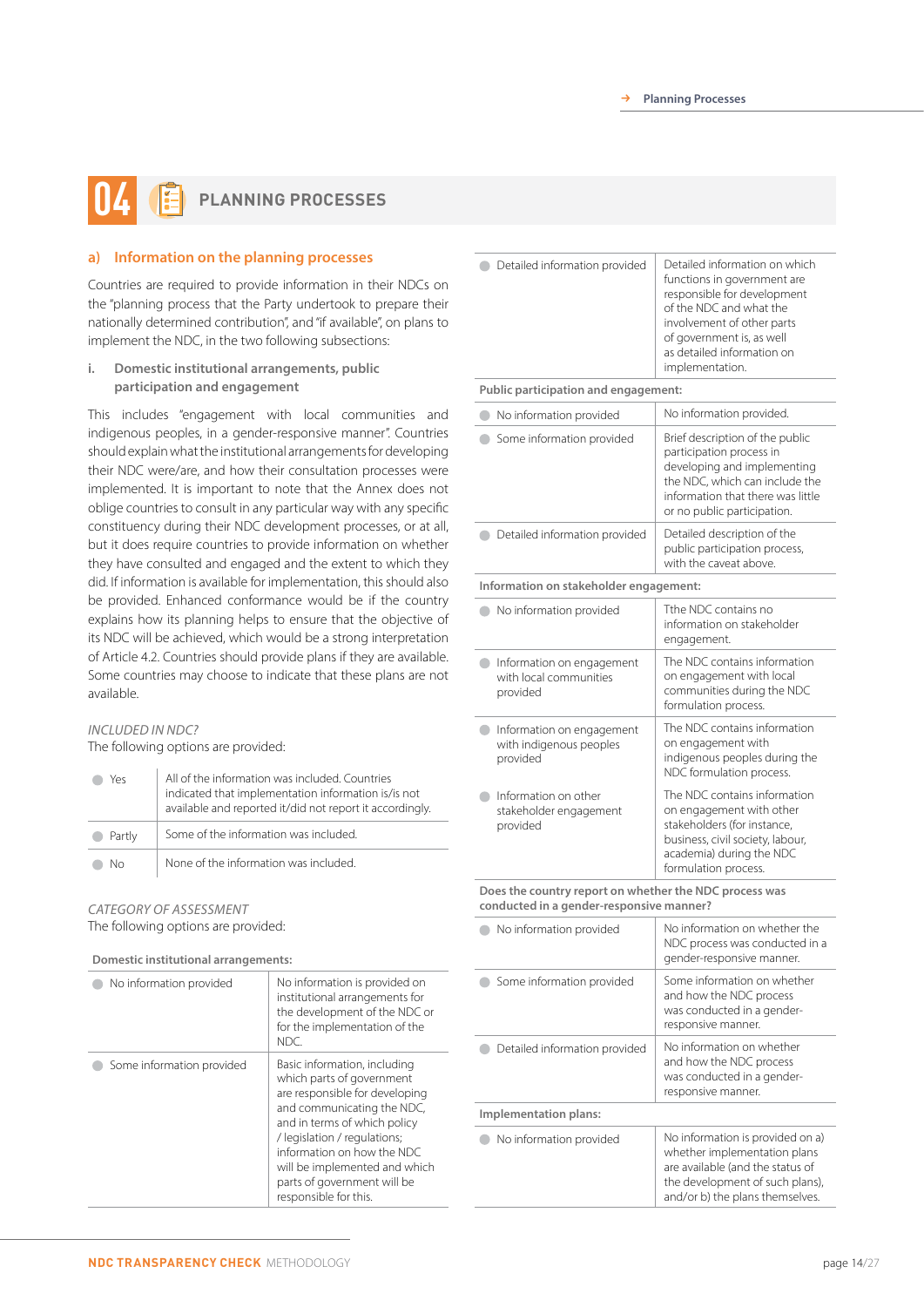| Some information provided                                                                                                  | Information is provided on the<br>availability of implementation<br>plans (and/or the status of the<br>development of such plans), and<br>some information is provided on<br>the plans themselves, if available.            |
|----------------------------------------------------------------------------------------------------------------------------|-----------------------------------------------------------------------------------------------------------------------------------------------------------------------------------------------------------------------------|
| Enhanced conformance:<br>Detailed information on how<br>implementation plans will<br>achieve the objectives of its<br>NDC. | Information is provided in<br>detail on how the country<br>plans to implement its NDC,<br>and corresponding detailed<br>information on how planned<br>policies and measures will<br>achieve the country's NDC<br>target(s). |

**ii. Contextual matters, including relevant national circumstances, best practices and "other contextual aspirations and priorities acknowledged when joining the Paris Agreement"**

"Contextual matters" include national circumstances relevant to the NDC, best practices identified, and experience gained in relation to the development of the NDC in the country concerned. National circumstances relevant to the NDC are often cited by countries in the context of fairness and ambition, and may include historical legacies (for instance economies traditionally dependent on coal), development challenges including poverty alleviation, and resource endowments (renewable and otherwise). "Other contextual aspirations and priorities" identified by the country when joining the Paris Agreement are possibly but not necessarily limited to any statement by the country concerned accompanying its ratification of the Paris Agreement. The latter has some legal standing, but any other aspirations and priorities remembered afterwards have much less standing.

#### *INCLUDED IN NDC?*

The following options are provided:

| Yes.     | All the information in the list below is provided.     |
|----------|--------------------------------------------------------|
| • Partly | Some of the information in the list below is provided. |
| No.      | None of the information in the list below is provided. |

#### *CATEGORY OF ASSESSMENT* The following options are provided:

**Inclusion of relevant national circumstances:**

e.g. geography, climate, economy, sustainable development and poverty eradication

| No information       | No information provided on national    |
|----------------------|----------------------------------------|
| provided             | circumstances relevant to the NDC.     |
| Some information     | Some information provided on national  |
| provided             | circumstances relevant to the NDC.     |
| Detailed information | Detailed information provided on       |
| provided             | national circumstances relevant to the |

**Best practices and experience shared:** 

Reporting on best practices and experience related to the preparation of the NDC;

| None<br>$\sqrt{2}$                                                                                           |  |
|--------------------------------------------------------------------------------------------------------------|--|
| Some<br>$\sqrt{2}$                                                                                           |  |
| <b>Many</b>                                                                                                  |  |
| المتعادل والمتحافظ ومعاونا والمتعقب والمتحدث والمتحالي والمتحال فالمتحدث والمتحال والمتحافظ والمتحال والمتحا |  |

**Information provided on other contextual aspirations and priorities acknowledged when joining the Paris Agreement:**

| ● Yes         |  |
|---------------|--|
| $\bigcirc$ No |  |

#### **b) Specific information applicable to Parties**

This applies only to regional economic integration organizations (REIOs) which have decided to act jointly in submitting and implementing their NDCs, and the European Union is currently the only REIO that is a Party to the Paris Agreement which has indicted that it and its member states will do this. For all other countries, this section is not applicable, unless new REIOs join the Agreement and indicate that they will act jointly in this way. Such groups of Parties are obliged to communicate to the Secretariat the terms of their agreement to meet a joint target, including "the emission level allocated to each Party within the relevant time period".

#### *INCLUDED IN NDC?*

The following options are provided:

| Yρς    | The NDC of the REIO contains the terms of the<br>agreement in terms of which the target will be reached<br>collectively, including the emissions level allocated to<br>each country. |
|--------|--------------------------------------------------------------------------------------------------------------------------------------------------------------------------------------|
| Partly | Some of the information above.                                                                                                                                                       |
| Nο     | Not provided.                                                                                                                                                                        |
| n/a    | Not applicable to the country (at the moment, any<br>countries other than those in the EU).                                                                                          |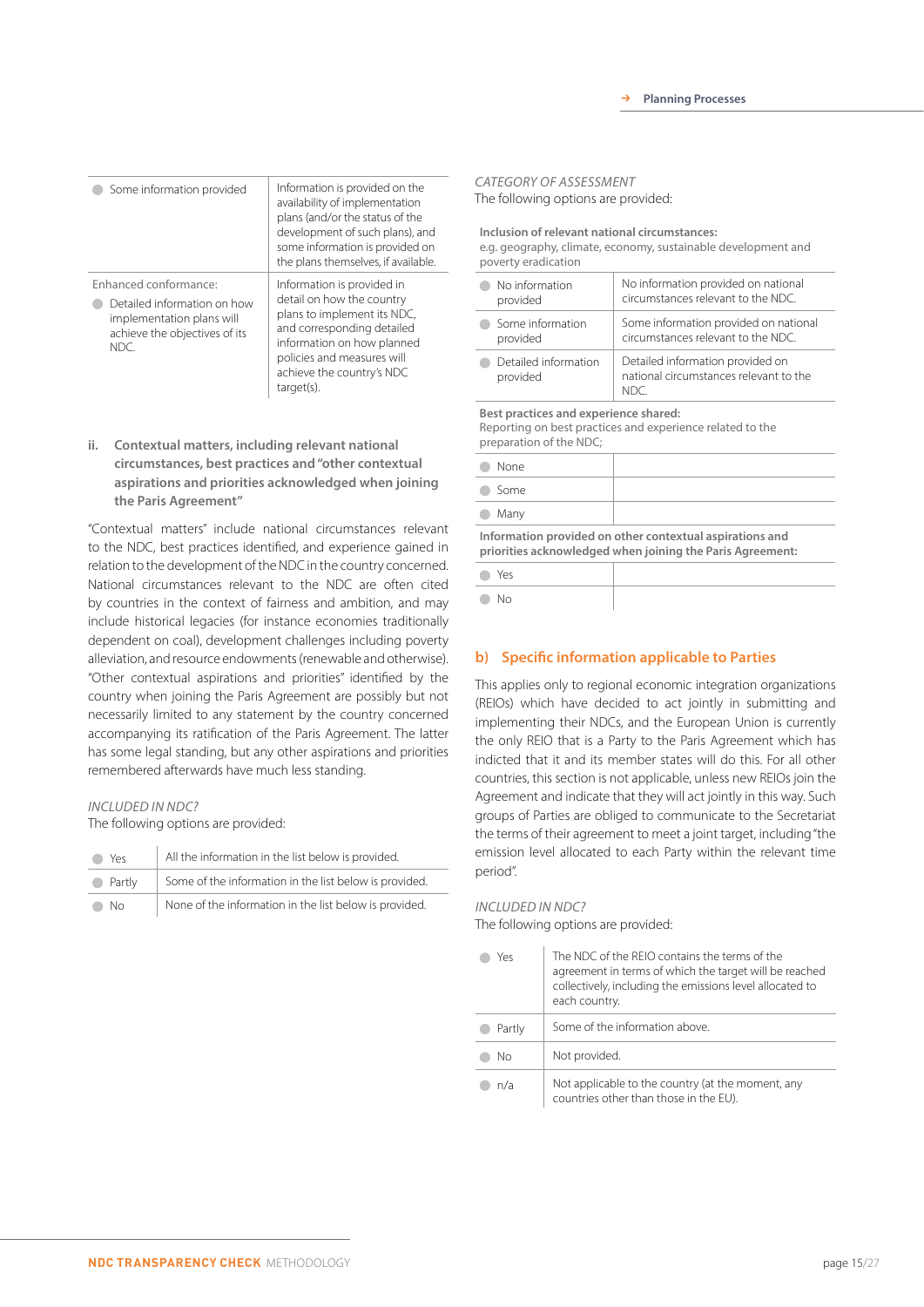#### *CATEGORY OF ASSESSMENT* The following options are provided:

| Terms of the agreement to act<br>jointly.                                                            | Description of the terms of the<br>agreement setting out how the<br>reio and its member states will<br>jointly fulfil the NDC target. |
|------------------------------------------------------------------------------------------------------|---------------------------------------------------------------------------------------------------------------------------------------|
| Fmission level allocated to<br>each Party within the relevant<br>time period.                        | The national emissions target<br>which each member state will<br>be expected to achieve in terms<br>of the above agreement.           |
| Enhanced conformance:<br>Detailed description of the<br>basis for burden-sharing<br>within the $RFD$ | Detailed description of how<br>targets are/were allocated to<br>each member state, and any<br>other relevant information.             |

#### **c) How preparation of the NDC was informed by the global stocktake**

The Paris Agreement contribution cycle is designed around a cycle of action (NDCs and their implementation) and reflection (the Global Stocktake (GST)). The GST is designed to assess progress against the long-term goals of the Paris Agreement contained in Article 2 (as well as other goals). Article 4.9 obliges countries to take the assessment of the GST into account when communicating their next NDC. If global ambition is too low, each country should aim to address this in their next NDC. This provision requires countries to report on HOW they have taken the GST into account. Countries should therefore provide information on how they have considered this when determining their NDC targets. Until the first GST in 2023, countries cannot take this into account, but in their 2020 NDC updates, they can take into account the NDC synthesis paper produced by the UNFCCC Secretariat, which does show that global ambition is very likely to "...be inadequate to keep global warming to well below 2 °C above preindustrial levels and pursuing efforts to limit the temperature increase to 1.5 °C above pre-industrial levels", and also the conclusions of the 2017-18 Talanoa Dialogue, which served the function of a "proto-GST". Since the GST will rely on a similar synthesis paper to the Secretariat's initial paper, countries should consider this in a similar way when drafting their NDCs / NDC updates.

#### *INCLUDED IN NDC?*

The following options are provided:

| Yes. | The country has included an account of how the most<br>recent GST has been taken into account, or the how<br>the UNFCCC Secretariat's NDC synthesis paper has<br>been taken into account. |
|------|-------------------------------------------------------------------------------------------------------------------------------------------------------------------------------------------|
|      |                                                                                                                                                                                           |

No No information provided.

#### *CATEGORY OF ASSESSMENT* The following options are provided:

**Information on how the** previous global stock-take (GST) informed the NDC. The country has referenced the most recent GST and its conclusions on collective mitigation ambition in terms of the long-term goals of the Paris agreement in relation to its NDC target (for NDC submitted after the first GST in 2023). Consideration of the Secretariat's synthesis paper in the 2020 update. The country has referenced the UNFCCC Secretariat's synthesis paper in relation to its NDC target.

#### **d) Response measures and specific projects for mitigation co-benefits**

This provision applies only to countries which have submitted NDCs which consist of mitigation co-benefits of adaptation action and/or economic diversification plans:

**i. How the economic and social consequences of response measures have been considered in developing the NDC**

Refer to planning processes and items under 3 d), above

#### *INCLUDED IN NDC?*

The following options are provided:

| Yρς | The NDC contains information on how economic and<br>social consequences of response measures have been<br>considered in developing the NDC. |
|-----|---------------------------------------------------------------------------------------------------------------------------------------------|
| Nο  | No information provided on this.                                                                                                            |
| n/a | Not applicable.                                                                                                                             |

#### *CATEGORY OF ASSESSMENT*

The following options are provided:

● The NDC contains information on how the economic and social consequences of response measures have been considered in developing the NDC. The country's NDC contains information on impacts of response measures, and how these impacts have been taken into account in developing the NDC.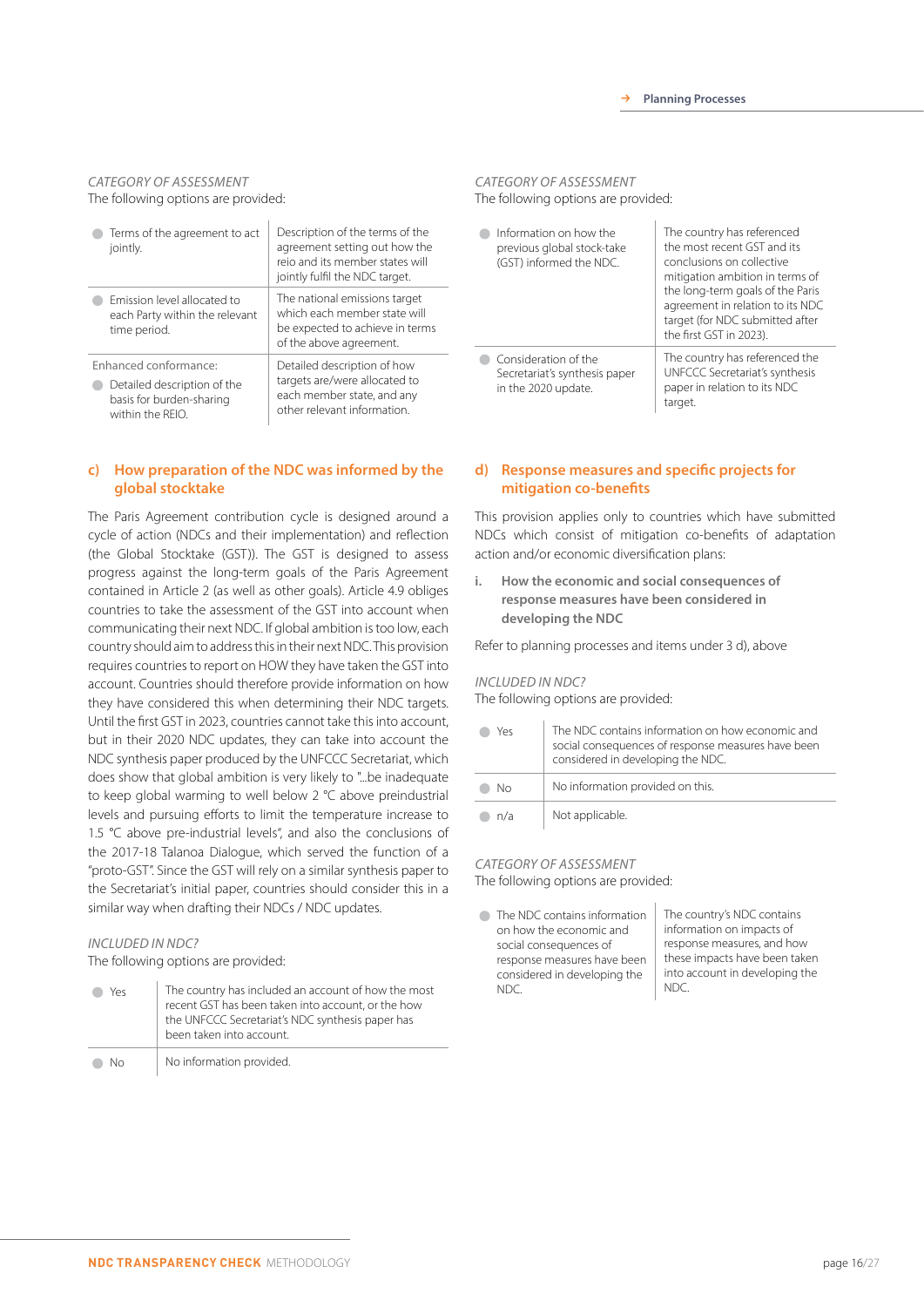**ii. Specific projects, measures and activities to be implemented to contribute to mitigation co-benefits**

The country should include information on specific projects, measures and activities – separately for those adaptation projects with mitigation co-benefits and economic diversification. The lists of possible adaptation plans that yield mitigation co-benefits and economic diversification actions are given in the sub-paragraph. They are not mutually exclusive, and others can be included (in which case note if 'other' is explained in the nationally determined contribution).

*INCLUDED IN NDC?* The following options are provided:

| ۰. |
|----|
|----|

No

 $\bigcirc$  n/a

## *CATEGORY OF ASSESSMENT*

The following options are provided:

**Mitigation co-benefits:** 

The NDC contains information on specific projects, measures and activities for adaptation which mitigation co-benefits in:

| Energy resources                                                 |                                                         |
|------------------------------------------------------------------|---------------------------------------------------------|
| Water resources                                                  |                                                         |
| Coastal resources                                                |                                                         |
| Human settlements                                                |                                                         |
| Urban planning                                                   |                                                         |
| Agriculture and<br>forestry                                      |                                                         |
| Other                                                            |                                                         |
| Economic diversification:<br>diversification actions in sectors: | Specific projects, measures and activities for economic |
| Manufacturing and<br>industry                                    |                                                         |
| Energy and mining                                                |                                                         |
| Transport and<br>communication                                   |                                                         |
| Construction, tourism                                            |                                                         |
| Real estate                                                      |                                                         |
| Agriculture and<br>fisheries                                     |                                                         |
| Other                                                            |                                                         |

**Other**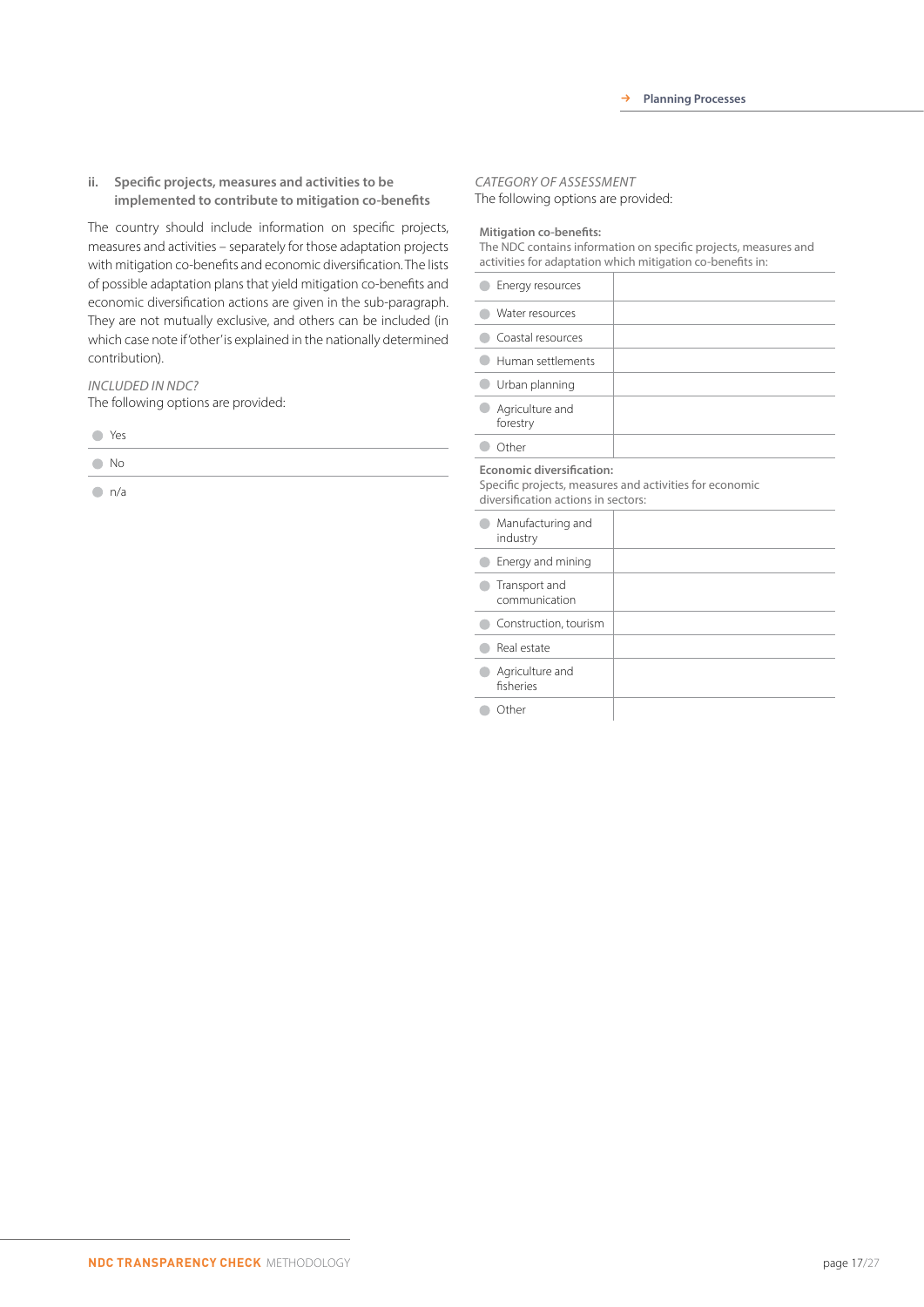## **ASSUMPTIONS AND METHODOLOGICAL APPROACHES 05**

#### **a) Accounting guidance**

Parties are required to account for their NDCs, which means that they should compare the value of their chosen indicators in the target year, and in the years leading up to it, to the target level specified in their NDC, taking into account the use of Article 6 mechanisms, for which they should perform corresponding adjustments. For emissions-based targets, some countries may choose to use inventory-based methods, whereas others may choose to account for the land sector separately, using either the Kyoto Protocol accounting framework or possibly a REDD+ approach. Some Parties with emissions budgets (multi-year cumulative targets) may choose to use Kyoto Protocol-like accounting approaches to match emissions with their targets. This provision requires countries to describe their accounting approach in general methodological terms; provisions dealing with specific provisions of accounting are below.

#### *INCLUDED IN NDC?*

The following options are provided:

| Υρς | The NDC contains a general description of how<br>the NDC will be accounted for, including a detailed<br>description of how the land sector will be accounted<br>for |
|-----|---------------------------------------------------------------------------------------------------------------------------------------------------------------------|
| Nη  | The NDC does not contain the above information.                                                                                                                     |

#### *CATEGORY OF ASSESSMENT* The following options are provided:

| A general description of the<br>accounting approach.                                       | The country provides a clear<br>description of how its target<br>will be accounted for - how the<br>values for the chosen indicators<br>will be estimated and compared<br>to the target values. |
|--------------------------------------------------------------------------------------------|-------------------------------------------------------------------------------------------------------------------------------------------------------------------------------------------------|
| Detailed description of how<br>the country will account for<br>the land sector in its NDC. | A description of how specifically<br>the land sector will be<br>accounted for $-$ see also $5(c)$ and<br>(e) below.                                                                             |

#### **b) Accounting for PAMs or strategies**

In addition to the general accounting approach detailed above, countries which have chosen to include policies and measures in their NDCs should provide additional information on accounting for the implementation and achievement of these, which will possibly involve metrics other than GHGs. Countries which include PAMs in their NDCs should therefore include detailed information on how they intend to account for these.

#### *INCLUDED IN NDC?*

The following options are provided:

| Yes    | Detailed information is included on how the<br>country intends to account for implementation and<br>achievement of its PAMs in its NDC. |
|--------|-----------------------------------------------------------------------------------------------------------------------------------------|
| Partly | An overview is provided only.                                                                                                           |
| Nο     | No information on accounting for PAMs.                                                                                                  |
| n/a    | Country's NDC target does not include PAMs.                                                                                             |

#### *CATEGORY OF ASSESSMENT*

The following options are provided:

| No information provided       | No information provided on<br>how PAMs will be accounted for.                                    |
|-------------------------------|--------------------------------------------------------------------------------------------------|
| Some information provided     | Overview of how PAMs will be<br>accounted for.                                                   |
| Detailed information provided | Detail on accounting for all<br>relevant PAMs, and how specific<br>indicators will be estimated. |

#### **c) Existing methods for emissions and removals**

This provision requires countries to reporting in their NDCs on how they have drawn on existing methods and guidance under the Convention (the UNFCCC). The guidance in Annex 2 of 4/CMA1 on accounting provides for countries to draw on methods and guidance "under the Convention and its legal instruments", which would include the Kyoto Protocol. This is particularly important when it comes to accounting for land use emissions.

#### *INCLUDED IN NDC?*

The following options are provided:

| Yρς    | The country has provided detailed information on<br>the use of existing methods and guidance under<br>the Convention, including the information that such<br>methods will not be used. |
|--------|----------------------------------------------------------------------------------------------------------------------------------------------------------------------------------------|
| Partly | The country has indicated whether these will be used<br>or not, but without further detail.                                                                                            |
|        | No information has been provided on this.                                                                                                                                              |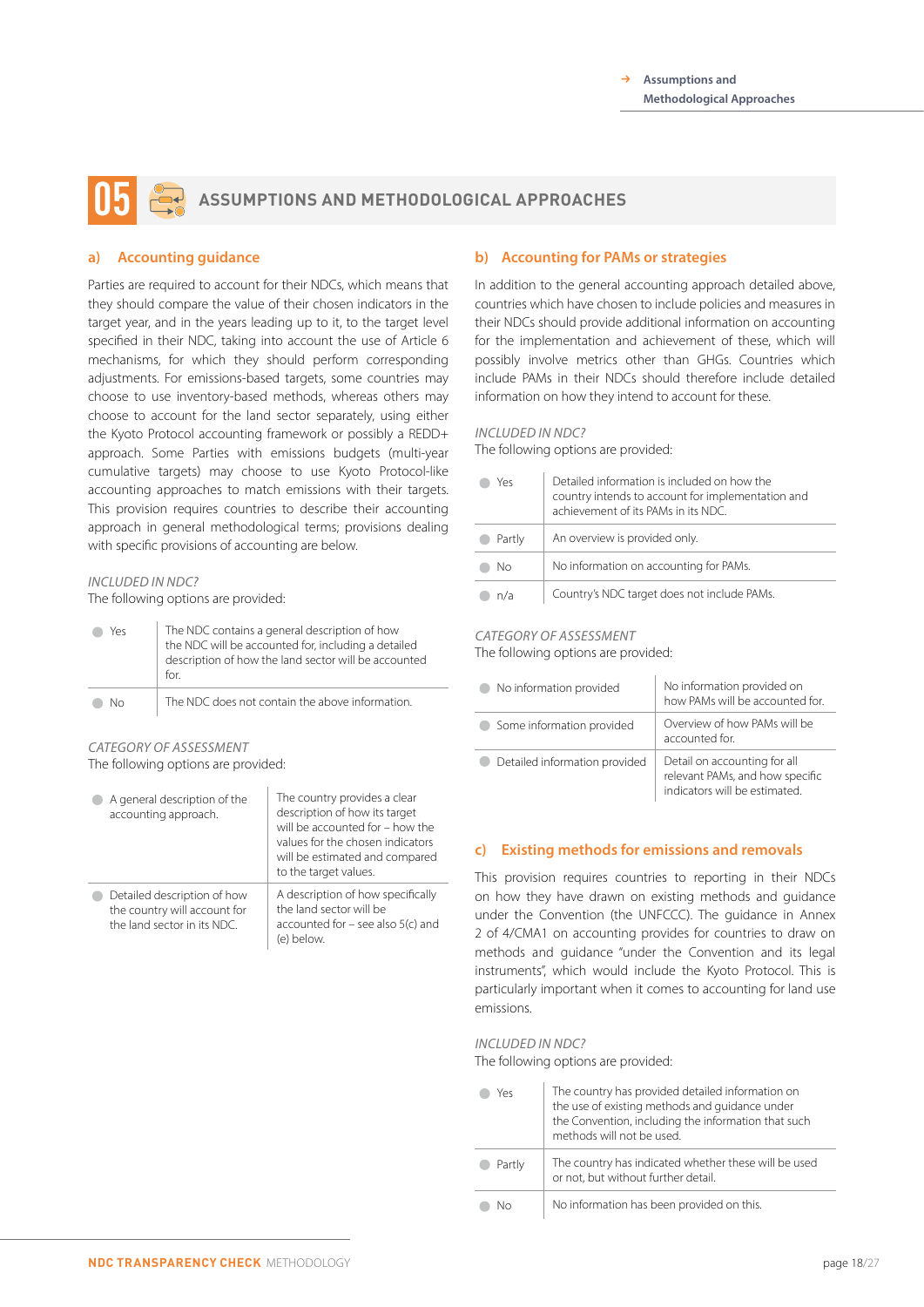#### *CATEGORY OF ASSESSMENT* The following options are provided:

| The country has specified<br>that they will use existing<br>methods and quidance.     | The NDC indicates explicitly<br>which existing guidance will be<br>used - these could either be<br>REDD+ accounting methods or<br>accounting methods from the<br>Kyoto Protocol. |
|---------------------------------------------------------------------------------------|----------------------------------------------------------------------------------------------------------------------------------------------------------------------------------|
| The country has specified<br>that they will not use existing<br>methods and guidance. | The NDC indicates that such<br>quidance will not be used.                                                                                                                        |
| The country has not provided<br>any information on this.                              | No information has been<br>provided on this.                                                                                                                                     |

#### **d) IPCC methodologies and metrics**

Countries should identify which IPCC methodologies (1996 or 2006 guidelines, or other IPCC good practice guidance) and common metrics (which values for global warming potential (GWP) have been used – from which IPCC assessment report?) have been used in their accounting.

#### *INCLUDED IN NDC?*

The following options are provided:

| Yρς    | Both sets of information below were provided.                                                                        |
|--------|----------------------------------------------------------------------------------------------------------------------|
| Partly | One of the sets of information was provides.                                                                         |
| Nο     | No information was provided.                                                                                         |
| n/a    | The NDC target is not expressed in GHG emissions<br>terms, and contains no relevant information on GHG<br>emissions. |

### *CATEGORY OF ASSESSMENT*

The following options are provided:

| The country has specified<br>in their NDC whether they<br>have used 1996 or 2006 IPCC.<br>quidelines for estimating<br>emissions and removals, and/<br>or other IPCC quidance. | The country has included<br>information on which IPCC<br>guidelines were used in<br>estimating emissions when<br>formulating the NDC (including<br>the use of IPCC best practice<br>quidance). |
|--------------------------------------------------------------------------------------------------------------------------------------------------------------------------------|------------------------------------------------------------------------------------------------------------------------------------------------------------------------------------------------|
| The country has specified<br>which GWP values it is using<br>(from which IPCC assessment<br>report).                                                                           | The country has indicated which<br>IPCC report the GWP values used<br>are sourced from.                                                                                                        |
| The NDC target is not<br>expressed in GHG emissions<br>terms, and contains no<br>relevant information on GHG<br>emissions (not applicable).                                    | The country does not have a<br>target, which is expressed in<br>GHG terms, or a target indicator,<br>which has a GHG component.                                                                |

#### **e) Sector- and activity-specific assumptions**

These subcategories apply mainly to the land sector, although there may be other cases in which countries report other sectorspecific assumptions. This section would not apply to countries which have excluded the land sector from their NDC.

**i. Natural disturbances on managed lands**

Countries should include information in their NDCs on how they have estimated emissions and subsequent removals from natural disturbances on managed lands in relation to their NDC targets.

**ii. Harvested wood products**

Countries should include in their NDCs how they have estimated carbon stored in harvested wood products in relation to their NDC targets.

**iii. Age-class structure in forests**

Countries should include in their NDCs how they have approached age-class structure in forests in relation to their NDC targets.

#### *INCLUDED IN NDC?*

The following options are provided in each of the above:

| Yes | Information on the approach has been included in the<br>NDC.        |
|-----|---------------------------------------------------------------------|
| Nο  | linformation on the approach has not been included<br>in the NDC.   |
| n/a | Not applicable because the NDC does not include the<br>land sector. |

#### **f) Other assumptions and methodological approaches**

Identify whether any other assumptions and methodologies, not already included above, are included in the NDC, or not. For example, a country that has chosen an intensity target may report on GDP.

**i. Reference indicators, baseline(s) and/or reference level(s)**

Countries should provide detailed information on reference indicators, for instance in the case of an intensity target, details on how the reference intensity (for example, for the year 2005) was calculated, using what data sources etc. For reference emissions levels, details should be provided for where the emissions level was derived from (usually the country's GHG inventory) and what methodology was used to estimate emissions levels. This also applies to reference levels for sector-specific targets. For targets defined in terms of a reduction from a Business as Usual emissions projection (baseline), detailed information should be provided on how the BAU trajectory was calculated, including methodologies/ models, data sources and assumptions. This does not apply to NDCs without quantitative targets, and it also does not apply to NDCs which contain targets which are absolute emissions levels.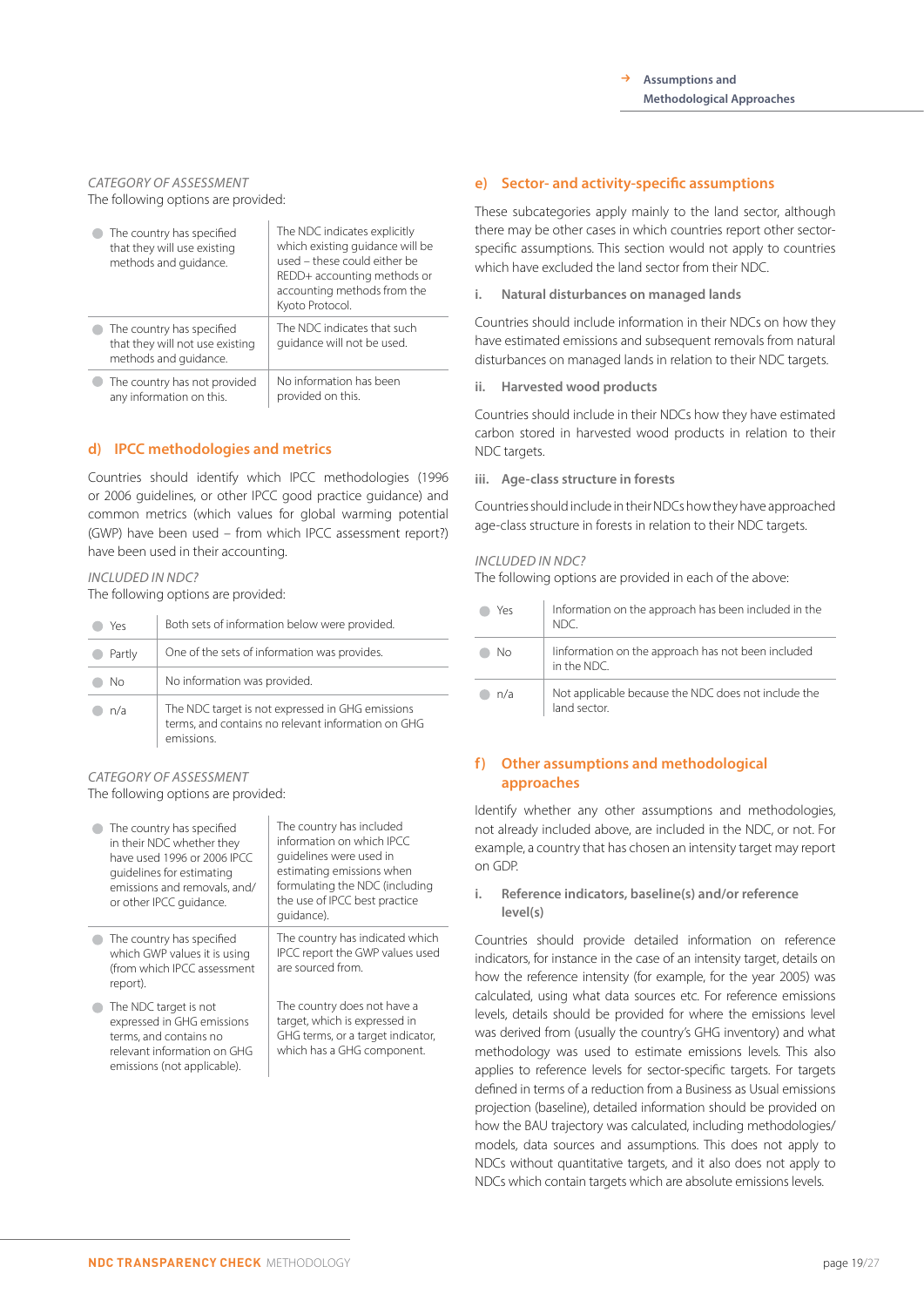#### *INCLUDED IN NDC?*

The following options are provided:

| Yρς    | The country has provided detailed information as<br>required, which would allow a reader to calculate the<br>reference level / replicate the baseline calculation. |
|--------|--------------------------------------------------------------------------------------------------------------------------------------------------------------------|
| Partly | The country has provided some information, but not<br>sufficient information to calculate the reference level /<br>baseline or other reference point.              |
| Nο     | No information has been provided.                                                                                                                                  |
| n/a    | Not applicable to NDC type.                                                                                                                                        |

#### *CATEGORY OF ASSESSMENT*

The following options are provided:

**If the Party has chosen a mitigation target relative to a reference level, including emissions reference levels, base years, intensity targets etc:**

| Method for<br>estimating the<br>reference level | For instance, whether the country will<br>use its GHG inventory, including for the<br>land sector, to estimate the reference<br>level. |
|-------------------------------------------------|----------------------------------------------------------------------------------------------------------------------------------------|
| Sources of data, as                             | For instance, the GHG inventory, or other                                                                                              |
| applicable                                      | national sources of data.                                                                                                              |

**If the Party has chosen a mitigation target relative to a baseline scenario:** 

| Base year                                              | The base year from which the BAU<br>projection is calculated.                                                                              |
|--------------------------------------------------------|--------------------------------------------------------------------------------------------------------------------------------------------|
| Key assumptions<br>(GDP, population, etc)              | Key drivers for the projection, as<br>applicable.                                                                                          |
| Methodology<br>(analytical tool) and                   | This would include energy modelling /<br>emissions modelling frameworks, as<br>applicable, and accompanying<br>assumptions and references. |
| Resulting projection<br>at least up to the end<br>year | Projections from the base year at least as<br>far as the target year.                                                                      |
| Data sources                                           | With references.                                                                                                                           |

#### **ii. Assumptions and methodological approaches for non-GHG components**

Assess whether the country has provided assumptions and methodologies for non-GHG components of their NDC, and whether these are quantified in a manner in which mitigation outcomes are clear. Other NDCs may be quantifiable, but require additional assumptions to understand mitigation outcomes; and others not quantifiable. For many NDCs, this is not applicable.

#### *INCLUDED IN NDC?*

The following options are provided:

| Yes    | The NDC contains a detailed account of its non-<br>GHG targets, including all relevant assumptions and<br>methodological approaches. |
|--------|--------------------------------------------------------------------------------------------------------------------------------------|
| Partly | The NDC contains some of this information.                                                                                           |
| Nο     | The NDC contains none of this information.                                                                                           |
| n/a    | The NDC does not contain non-GHG components.                                                                                         |

### *CATEGORY OF ASSESSMENT*

The following options are provided:

| Quantified in a manner where<br>mitigation outcomes are clear.                   | For cases in which a third party<br>would be able to clearly quantify<br>mitigation outcomes contained<br>in the NDC.   |
|----------------------------------------------------------------------------------|-------------------------------------------------------------------------------------------------------------------------|
| Quantifiable, but requiring<br>assumptions to understand<br>mitigation outcomes. | In cases in which a third party<br>would require additional<br>information in order to quantify<br>mitigation outcomes. |
| Not quantifiable                                                                 | Mitigation outcomes are not<br>quantifiable.                                                                            |

#### **iii. Climate forcers with no IPCC guidelines**

Some NDCs include climate forcers such as black carbon, which have no corresponding IPCC guidelines for their estimation, and are not included in countries' GHG inventories under the UNFCCC and its Paris Agreement. Countries are obliged by this provision to include additional information on how these are estimated as part of the NDC.

#### *INCLUDED IN NDC?*

The following options are provided:

| Yρς | The NDC contains the information listed below.                                               |
|-----|----------------------------------------------------------------------------------------------|
| Nο  | The NDC does not contain the information listed below.                                       |
| n/a | The NDC does not contain climate forcers which do<br>not have corresponding IPCC guidelines. |

#### *CATEGORY OF ASSESSMENT*

The following options are provided:

| The NDC includes black<br>carbon, and includes<br>information on how it is<br>estimated.                  | The NDC target contains<br>black carbon, and also either<br>a methodology for estimating<br>black carbon, or a reference to a<br>methodology for its estimation,<br>with reference to relevant<br>national information sources. |
|-----------------------------------------------------------------------------------------------------------|---------------------------------------------------------------------------------------------------------------------------------------------------------------------------------------------------------------------------------|
| The NDC includes other short-<br>lived climate forcers, and<br>information on how these are<br>estimated. | Same as above for other<br>short-lived climate forcers not<br>included in IPCC quidance.                                                                                                                                        |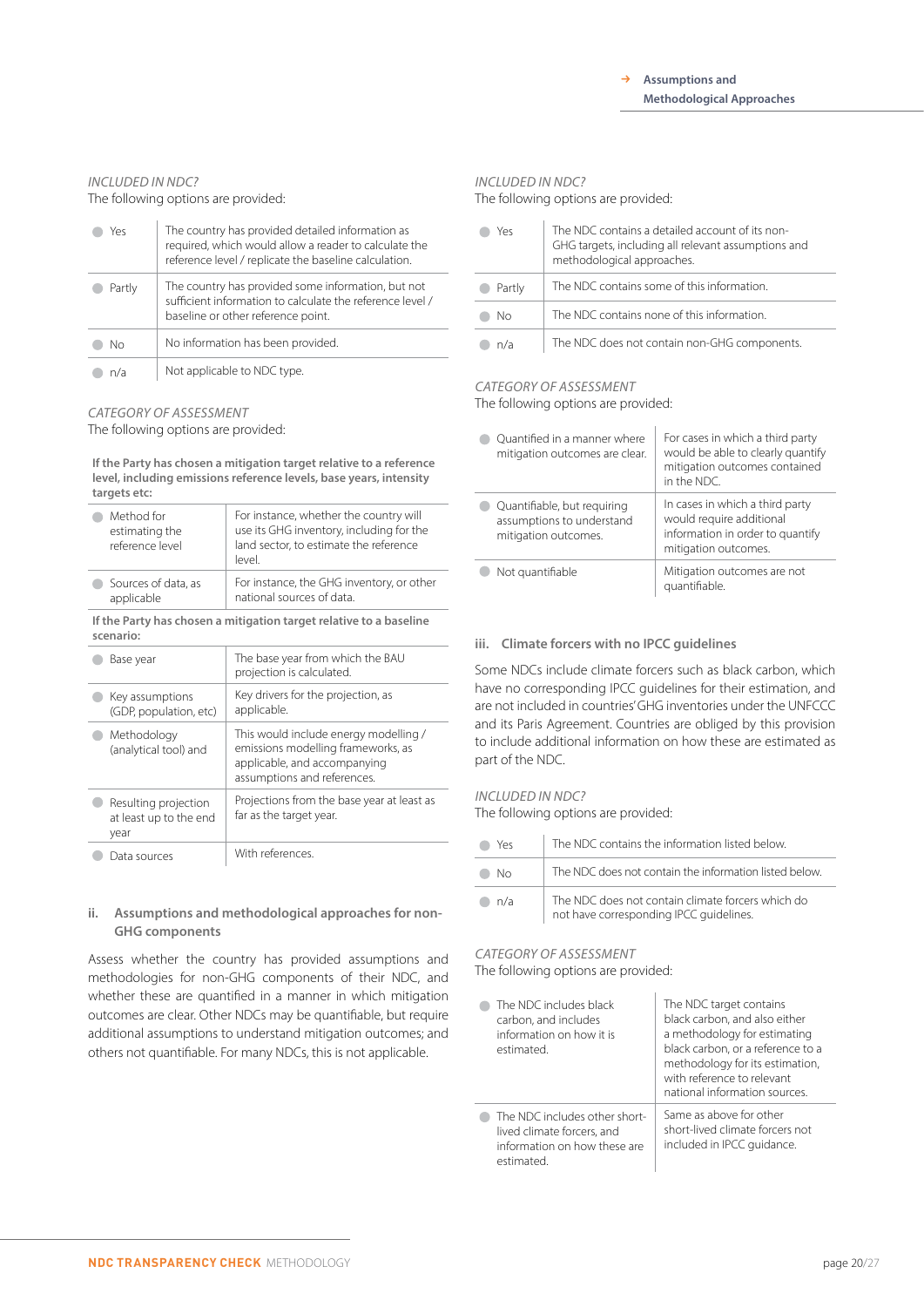#### **iv. Further technical information**

Identify whether any further technical information is included in the NDC, and/or would be required, or not. This is applicable to NDC in which further technical information would be required for clarity and transparency which is not catered for in other provisions. For countries whose NDCs would be sufficiently transparency if they provide all the ICTU specified, this is not applicable.

#### **g) Intention to use voluntary cooperation under Article 6**

"Internationally transferred mitigation outcomes" (ITMOs) are mitigation actions which occur in one country, which are transferred to another country to help it meet its NDC target, under Article 6 of the Paris Agreement. The precise form that these will take is still under discussion. If ITMOs are transferred, the host country (in which the mitigation occurs) may NOT count the reductions towards its NDC target, and must account accordingly.

This provision requires countries to provide information in its NDC on whether it intends to participate in Article 6 activities (as a host, or as a user of ITMOs), and whether it plans to use ITMOs to achieve its mitigation target or not. Enhanced conformance consists in stating the extent to which the NDC target depends on the use of ITMOs.

#### *INCLUDED IN NDC?* The following options are provided:

| Yeς | The country has provided information on its intended<br>participation in Article 6 activities, including whether it<br>intends to use ITMOs to meet its NDC target. |
|-----|---------------------------------------------------------------------------------------------------------------------------------------------------------------------|
| Nο  | The country has not provided this information in its<br>NDC                                                                                                         |

### *CATEGORY OF ASSESSMENT*

The following options are provided:

| Information on whether the<br>country intends to participate<br>in Article 6 activities during<br>the NDC implementation<br>period. | This should include information<br>on whether the country plans<br>to use ITMOs to achieve its<br>target as well as information on<br>whether the country intends<br>to participate as a host country<br>in co-operative arrangements<br>in terms of Article 6 (to host<br>mitigation activities, the<br>outcomes of which will be<br>transferred). |
|-------------------------------------------------------------------------------------------------------------------------------------|-----------------------------------------------------------------------------------------------------------------------------------------------------------------------------------------------------------------------------------------------------------------------------------------------------------------------------------------------------|
| Information on whether the<br>country intends to use ITMOs<br>to achieve its NDC.                                                   | The NDC contains information<br>as to whether the country<br>intends to meet its target by<br>buying emissions reductions via<br>international emissions trading<br>mechanisms set up in terms of<br>Article 6 of the Paris Agreement,<br>or whether it will achieve<br>its target through domestic<br>reductions only.                             |
| Enhanced conformance<br>The extent to which the<br>target depends on use of<br><b>ITMOs.</b>                                        | The provision of quantitative<br>information indicating to what<br>extent the country plans to<br>depend on ITMOs to achieve<br>its NDC.                                                                                                                                                                                                            |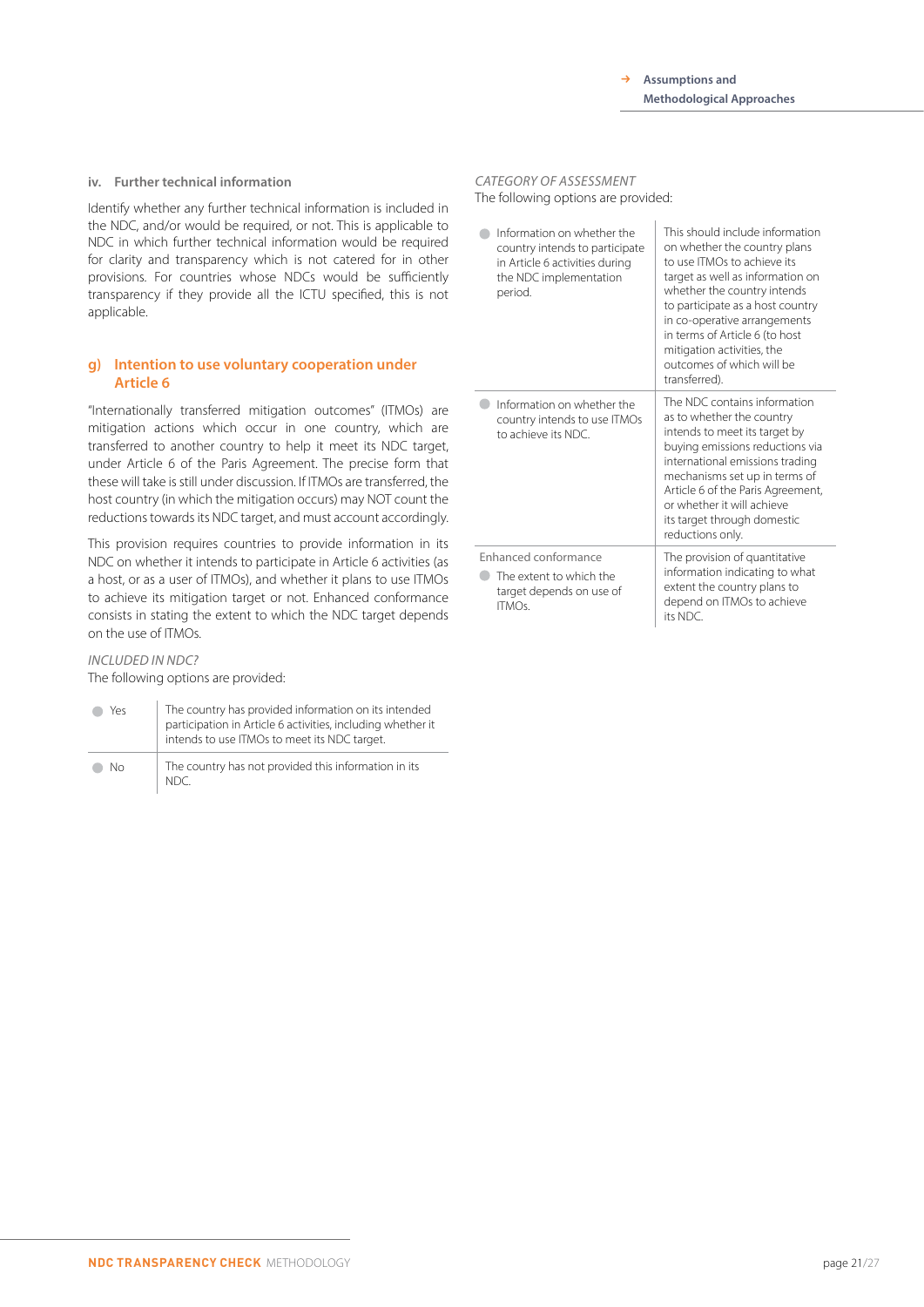## **FAIRNESS AND AMBITION 06**

#### **a) How the Party considers its NDC is fair and ambitious**

Countries are required by this and the following provisions in this section to provide information on how it considers its NDC to be a) fair (a fair contribution to the global mitigation effort in the light of its national circumstances), and b) ambitious (Article 4 requires each country's "highest possible ambition"). Claims for fairness contained in countries' NDCs should be supported by objective sources, in-country or international – in other words, evidence that others support the claim, and/or the claim is a result of more than just the subjective assessment of the country itself. Similarly, for claims of ambition, there should be reference in the NDC to a technical assessment which assesses mitigation potential and places it in the context of national circumstances.

It is important to emphasise that the goal of this assessment is to assess to what extent countries have provided the appropriate information, and not to assess whether the NDC itself is fair or ambitious.

This particular provision requires countries to provide an account of how they consider their contribution to be fair. Detailed fairness and ambition considerations are addressed in the next provision.

#### *INCLUDED IN NDC?*

The following options are provided:

**Fair**

| Yρς              | The NDC contains an explanation of how the Party<br>considers its NDC to be fair.   |
|------------------|-------------------------------------------------------------------------------------|
| Nο               | The NDC does not contain any explanation of how it<br>considers its NDC to be fair. |
| <b>Ambitious</b> |                                                                                     |
| Yes              | The NDC contains an explanation of how it considers<br>its target to be ambitious.  |
| Nο               | The NDC does not contain any explanation.                                           |

#### *CATEGORY OF ASSESSMENT* The following options are provided:

| Inclusion of grounds for why<br>the NDC target is fair.      | The NDC contains grounds for<br>whether the NDC target is a fair<br>contribution. The grounds are<br>assessed in more detail below.          |
|--------------------------------------------------------------|----------------------------------------------------------------------------------------------------------------------------------------------|
| Inclusion of grounds for why<br>the NDC target is ambitious. | The NDC contains grounds for<br>whether the NDC target is an<br>ambitious contribution. The<br>grounds are assessed in more<br>detail below. |

#### **b) Fairness considerations, including reflecting on equity**

Does the NDC include fairness considerations, including reflecting on equity, or not? And are these considerations supported by evidence?

#### *INCLUDED IN NDC?*

The following options are provided:

| Yρς    | The NDC contains a detailed explanation on why the<br>NDC is a fair contribution to the global mitigation<br>effort, substantiated by references to the proposed<br>mitigation effort in the NDC in relation to national<br>and international analyses in the equity literature (for<br>example, the Climate Reference Equity Calculator,<br>Climate Action Tracker or others). |
|--------|---------------------------------------------------------------------------------------------------------------------------------------------------------------------------------------------------------------------------------------------------------------------------------------------------------------------------------------------------------------------------------|
| Partly | The NDC contains references to indicators (for instance<br>per capita emissions) referred to in the equity literature,<br>but not to any detailed equity analyses in the literature.                                                                                                                                                                                            |
| Nο     | The NDC does not contain any explanation as to why it<br>is a fair contribution.                                                                                                                                                                                                                                                                                                |

#### *CATEGORY OF ASSESSMENT* The following options are provided:

#### **The country has provided in its NDC:**

| References to equity analyses                                                          | These should include references                                                                                                                                                 |
|----------------------------------------------------------------------------------------|---------------------------------------------------------------------------------------------------------------------------------------------------------------------------------|
| by international experts.                                                              | to published sources.                                                                                                                                                           |
| References to equity analyses                                                          | These should include references                                                                                                                                                 |
| by in-country experts.                                                                 | to published sources.                                                                                                                                                           |
| References to indicators<br>found in equity literature.                                | These could include references<br>to per capita emissions<br>compared to global averages<br>required, or to emissions<br>intensities compared to required<br>global trends etc. |
| References to the application<br>of preferred equity indicators<br>to other countries. | These should include<br>the consideration of the<br>consequences of a specific<br>equity approach for other<br>countries.                                                       |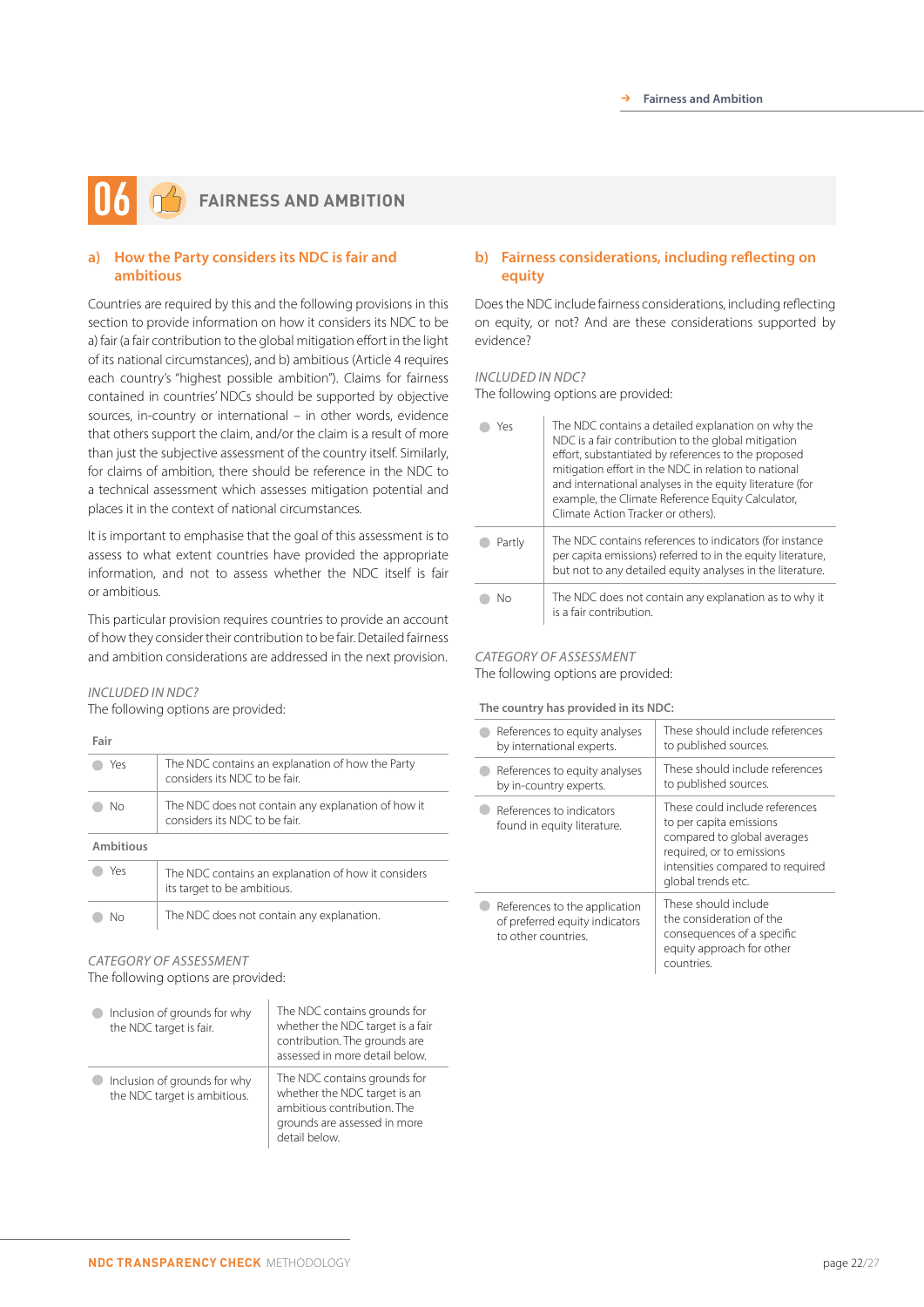#### **c) How the Party has addressed Article 4, paragraph 3, of the Paris Agreement**

Article 4.3 of the Paris Agreement requires that a) each NDC is a progression on the last NDC; b) that each NDC will reflect a country's "highest possible ambition", taking into account common but differentiated responsibilities and respective capabilities.

#### **i. Progression:**

Identify whether the country claims that the mitigation target in the current NDC is more stringent than the target in the previous NDC. This is obviously not possible before countries submit their second NDCs, but a comparison between countries' Cancun / Kyoto Protocol targets and their NDCs could be made in their NDCs, and has been by a number of countries. Several other shifts between NDCs could also be considered progression for developing countries, including moving from another kind of target to an economy-wide absolute emissions target, and including more sectors in the target.

Enhanced conformance would be a numerical statement of how much more stringent the mitigation target is.

#### **ii. Highest possible ambition**

Countries should provide grounds for claims that their NDC target constitutes the "highest possible ambition". Identify whether the country has referred to a national analysis of mitigation potential or not, and provided an explanation as to what level of mitigation potential the country has decided on.

Assess highest possible ambition, referring to 6 a above, where highest puts mitigation ambition in the context of global efforts to pursue 1.5 °C, and high: well below 2 °C.

#### **iii. CBDRRC-ILONDC**

Identify which components of the term "common but differentiated responsibilities and respective capabilities, in the light of different national circumstances" (CBDRRC-ILONDC) are used in the NDC in relation to fairness and ambition: the full term; first part; truncated; second part; or not used.

#### *INCLUDED IN NDC?* The following options are provided:

| Progression:  |                                                                                                                                                                                                                                                                                                                                                                                                                                                                                                                                                                                                                                                                                                      |
|---------------|------------------------------------------------------------------------------------------------------------------------------------------------------------------------------------------------------------------------------------------------------------------------------------------------------------------------------------------------------------------------------------------------------------------------------------------------------------------------------------------------------------------------------------------------------------------------------------------------------------------------------------------------------------------------------------------------------|
| Yes           | The country has provided a clear assessment as to why<br>its current NDC is a progression on the previous NDC or<br>other target, which provides detailed grounds for why<br>it is more ambitious, including a quantitative analysis<br>with references to mitigation potential analyses.                                                                                                                                                                                                                                                                                                                                                                                                            |
| Partly        | The country has provided a comparison but no<br>assessment.                                                                                                                                                                                                                                                                                                                                                                                                                                                                                                                                                                                                                                          |
| <b>No</b>     | The country has provided no information on<br>progression.                                                                                                                                                                                                                                                                                                                                                                                                                                                                                                                                                                                                                                           |
| Ambition:     |                                                                                                                                                                                                                                                                                                                                                                                                                                                                                                                                                                                                                                                                                                      |
| Yes           | The country has provided evidence in the form of<br>references to relevant analyses which demonstrate The<br>country has provided evidence in the form of references<br>to relevant analyses which demonstrate that the NDC<br>target is aligned with the Paris Agreement goal of<br>"Holding the increase in the global average temperature<br>to well below 2 °C above pre-industrial levels and<br>pursuing efforts to limit the temperature increase to<br>1.5 °C above pre-industrial levels", including in terms<br>of equity; and that it represents its "highest possible<br>ambition" (Article 4.3) in mitigation terms, including<br>references to national mitigation potential analyses. |
| Partly        | The country has provided a comparison, but not<br>detailed information                                                                                                                                                                                                                                                                                                                                                                                                                                                                                                                                                                                                                               |
| No            | No information provided.                                                                                                                                                                                                                                                                                                                                                                                                                                                                                                                                                                                                                                                                             |
| capabilities: | Common but differentiated responsibilities and respective                                                                                                                                                                                                                                                                                                                                                                                                                                                                                                                                                                                                                                            |
| Yes           | The country provides an explanation of its level of<br>ambition in terms of common but differentiated<br>responsibilities and respective capabilities, in the light<br>of different national circumstances.                                                                                                                                                                                                                                                                                                                                                                                                                                                                                          |
| Partly        | The country provides one of the above.                                                                                                                                                                                                                                                                                                                                                                                                                                                                                                                                                                                                                                                               |
| Nο            | No explanation provided.                                                                                                                                                                                                                                                                                                                                                                                                                                                                                                                                                                                                                                                                             |

#### *CATEGORY OF ASSESSMENT*

The following options are provided:

#### **Progression:**

| The NDC contains a<br>statement that the mitigation<br>target in NDC is more<br>stringent that the country's<br>previous NDC or emissions<br>target under the Convention<br>or Kyoto Protocol. | The NDC refers to its previous<br>target (NDC or target under the<br>UNFCCC or KP), and asserts that<br>its NDC target is a progression<br>on this. |
|------------------------------------------------------------------------------------------------------------------------------------------------------------------------------------------------|-----------------------------------------------------------------------------------------------------------------------------------------------------|
| If a developing country, the<br>target type has changed to<br>an economy-wide absolute<br>emissions target, and/or more<br>sectors have been included in<br>the target.                        | For developing countries, the<br>country has moved from, for<br>instance a target based on a<br>BAU projection to an absolute<br>emissions target.  |
| An assessment of progression<br>is provided, with reference to<br>mitigation potential analyses.                                                                                               | A detailed assessment of<br>mitigation ambition is provided,<br>with references to detailed<br>mitigation potential analyses.                       |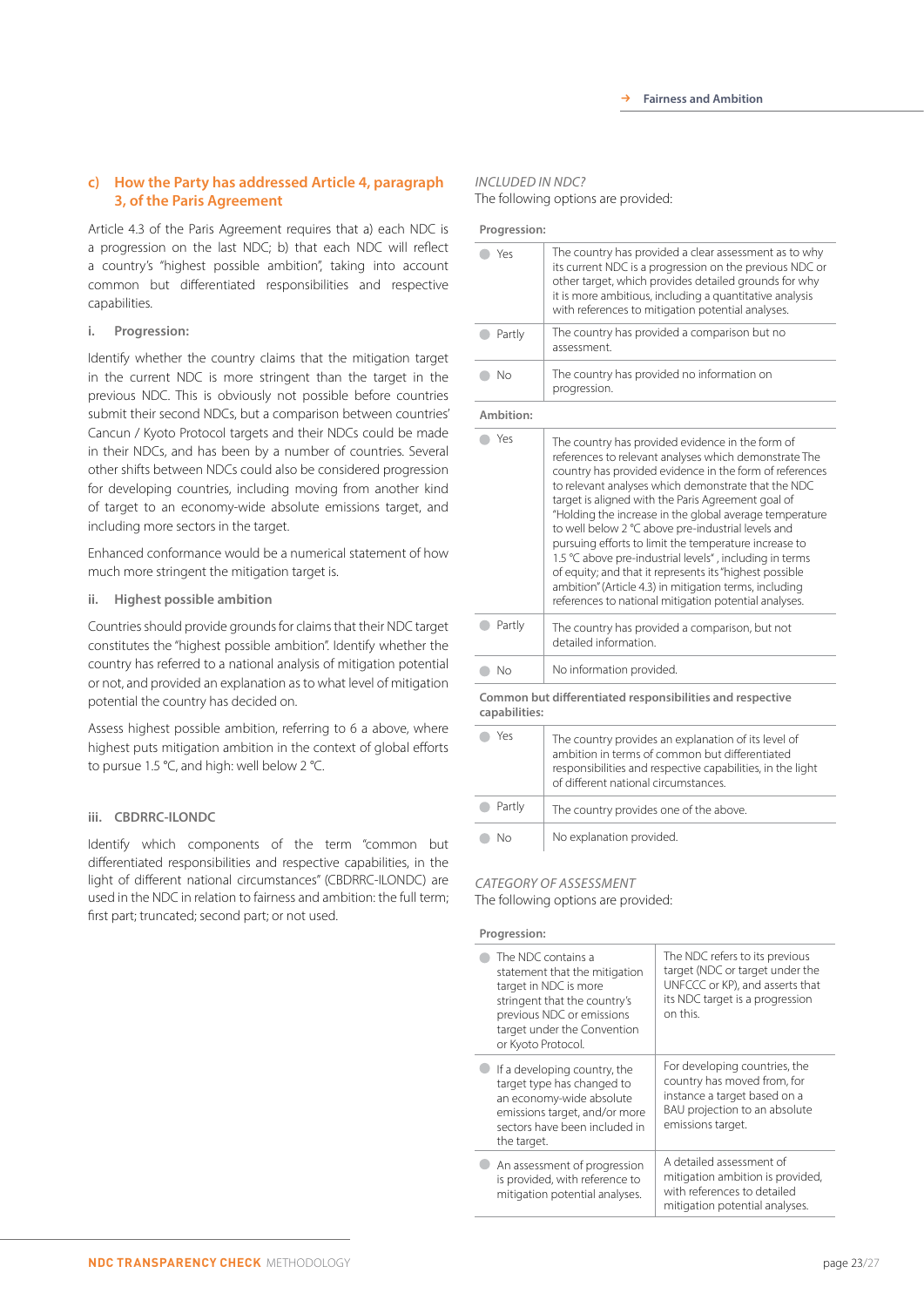| Highest possible ambition, referring to 6(a) above:                                                                                                           |                                                                                                                                                                                        |  |
|---------------------------------------------------------------------------------------------------------------------------------------------------------------|----------------------------------------------------------------------------------------------------------------------------------------------------------------------------------------|--|
| A reference to ambition in<br>terms of the 1.5 °C limit.                                                                                                      | The target is clearly related in<br>the NDC to the global limit of<br>$1.5^{\circ}$ C.                                                                                                 |  |
| A reference to ambition in<br>terms of the "well below 2 °C"<br>limit.                                                                                        | The target is clearly related in<br>the NDC to the "well below $2^{\circ}$ C"<br>target. For NDCs submitted<br>before December 2015, this<br>could be a reference to a 2 °C.<br>limit. |  |
| A reference to a national<br>mitigation potential analysis.                                                                                                   |                                                                                                                                                                                        |  |
| An explanation in terms of<br>national circumstances for<br>the level of ambition chosen,<br>with reference to the national<br>mitigation potential analysis. | See the above section on<br>national circumstances as well.<br>Countries may list constraints on<br>mitigation ambition related to<br>development challenges.                          |  |
| Common but differentiated responsibilities and respective<br>capabilities, in the light of different national circumstances<br>(CBDRRC-ILONDC) - Terms used:  |                                                                                                                                                                                        |  |
|                                                                                                                                                               |                                                                                                                                                                                        |  |

| Explanations of ambition<br>in terms of common but                | differentiated responsibilities<br>and respective capabilities. | Countries should provide<br>a link between their<br>mitigation ambition and their<br>responsibilities and capabilities. |
|-------------------------------------------------------------------|-----------------------------------------------------------------|-------------------------------------------------------------------------------------------------------------------------|
| Explanation of ambition<br>in terms of national<br>circumstances. |                                                                 |                                                                                                                         |
|                                                                   |                                                                 |                                                                                                                         |

#### **d) How the Party has addressed Article 4, paragraph 4, of the Paris Agreement**

Article 4.4 is one of the only instances in Article 4 in which a clear distinction is made between developed and developing countries. Developed countries are required to "take the lead by undertaking economy-wide absolute emissions reduction targets", whereas developing countries are to "continue enhancing their mitigation efforts" and to move to economy-wide emissions limitation or reduction targets over time.

#### **i. Developed country NDC**

Assess whether the NDC states explicitly that it shows leadership through economy-wide absolute emission reduction targets, and in other ways (for instance technology development, provision of support, etc.), or not.

#### **ii. Developing country NDCs**

Identify whether the NDC refers to enhancing their mitigation efforts, or not.

Assess whether "economy-wide emission reduction or limitation targets" are included in the current NDC; or if not, whether an indication is given of moving to this form in the next NDC; or whether timing is not stated.

#### *INCLUDED IN NDC?*

The following options are provided:

| Yes | Developed countries refer to and substantiate<br>leadership; developing countries provide grounds for<br>"enhanced mitigation" and a timetable for moving to an<br>economy-wide emissions-based target. |
|-----|---------------------------------------------------------------------------------------------------------------------------------------------------------------------------------------------------------|
| Nη  | No information.                                                                                                                                                                                         |

#### *CATEGORY OF ASSESSMENT* The following options are provided:

**Developed country NDCs:**

| This could also include<br>Reference to leadership via<br>leadership in other respects,<br>economy-wide absolute<br>including technology<br>emission reduction targets.<br>development and support<br>provision. |
|------------------------------------------------------------------------------------------------------------------------------------------------------------------------------------------------------------------|
|------------------------------------------------------------------------------------------------------------------------------------------------------------------------------------------------------------------|

**Developing country NDCs:**

| Rreference to enhancing their<br>mitigation efforts.                                         |  |
|----------------------------------------------------------------------------------------------|--|
| Timing to move to an<br>economy-wide emission<br>reduction or limitation target<br>indicated |  |

#### **e) How the Party has addressed Article 4, paragraph 6, of the Paris Agreement**

Identify whether NDCs of LDCs and SIDS address fairness and ambition in strategies, plans and actions communicated, or not. For countries other than LDCs or SIDs, this is not applicable.

#### *INCLUDED IN NDC?*

The following options are provided:

**FOR LDCs and SIDS - Fairness and/or ambition addressed in strategies, plans and actions:**

| Yes              | Fairness and ambition are addressed.     |
|------------------|------------------------------------------|
| Partly<br>$\sim$ | Fairness or ambition are addressed.      |
| Nο               | Fairness and ambition are not addressed. |
| n/a              | Country is not a SIDS and / or LDC.      |

#### *CATEGORY OF ASSESSMENT*

The following options are provided:

**NDC of LDCs and SIDS:**

| Fairness addressed in<br>strategies, plans and actions<br>communicated. |  |
|-------------------------------------------------------------------------|--|
| Ambition addressed in<br>strategies, plans and actions<br>communicated. |  |
| Neither of the above                                                    |  |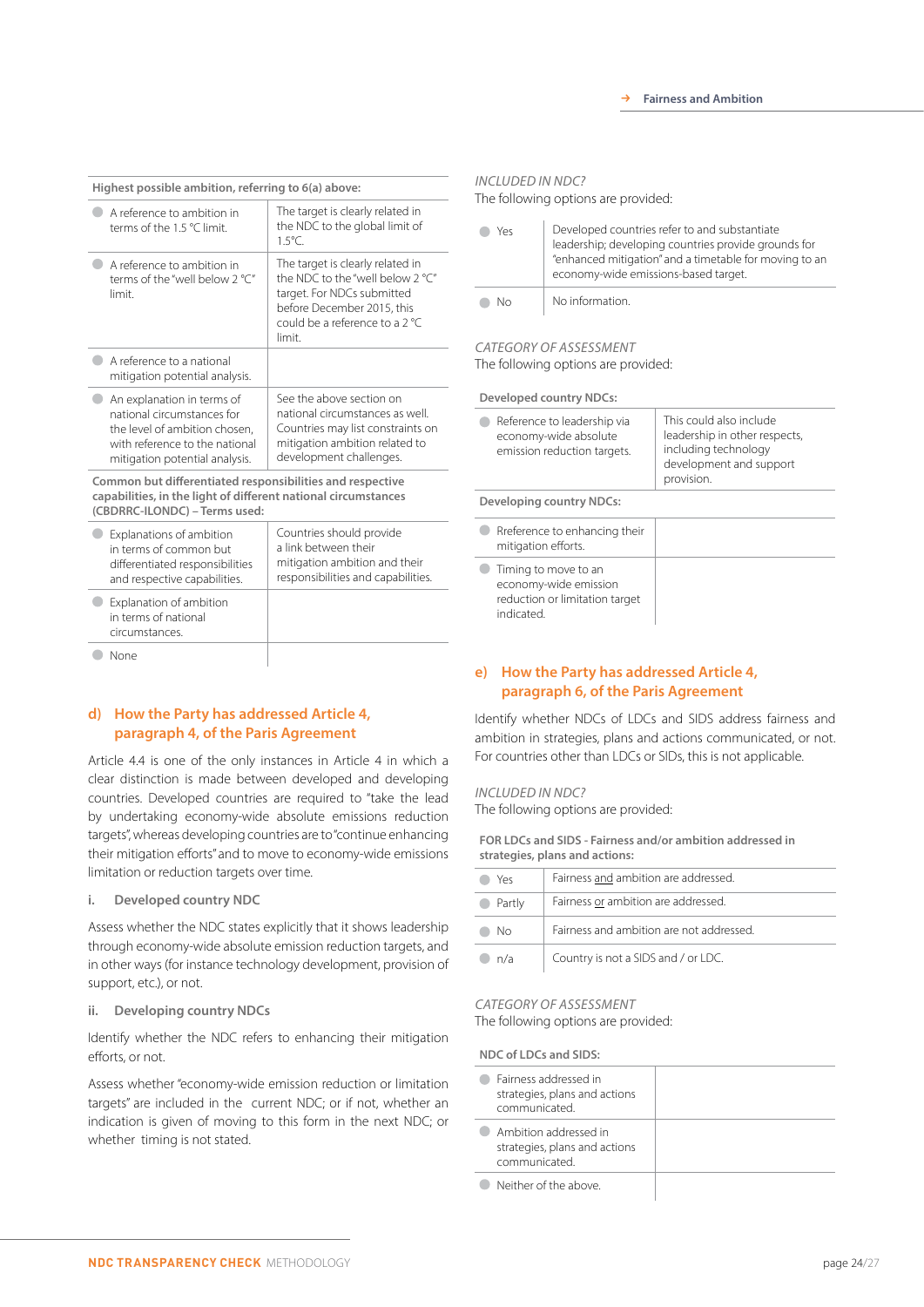## **CONTRIBUTION TO UNFCCC ARTICLE 2 07**

#### **a) The NDC's contribution to the UNFCCC's Article 2**

Article 2 of the United Nations Framework Convention on Climate Change ('the Convention') states the ultimate objective of "stabilization of greenhouse gas concentrations in the atmosphere at a level that would prevent dangerous anthropogenic interference with the climate system" (UNFCCC 1992). The second sentence states that such stabilization should be achieved "within a time frame sufficient to allow ecosystems to adapt naturally to climate change, to ensure that food production is not threatened and to enable economic development to proceed in a sustainable manner". Countries should therefore include in their NDCs a reference to Article 2 of the Convention in relation to their mitigation ambition, which they should also report on in terms of the objectives of the Paris Agreement's enhanced transparency framework as set out in its Article 13.5.

#### *INCLUDED IN NDC?*

The following options are provided:

| Yes      | All the information below is contained in the NDC. |
|----------|----------------------------------------------------|
| • Partly | Some of the information below.                     |
| - No     | None of the information below.                     |

### *CATEGORY OF ASSESSMENT*

The following options are provided:

| The NDC refers to Article 2 of<br>the Convention in relation to<br>mitigation ambition.                                               | The NDC contains an explicit<br>mention of Article 2 of the<br>UNFCCC in relation to its NDC.<br>target.                        |
|---------------------------------------------------------------------------------------------------------------------------------------|---------------------------------------------------------------------------------------------------------------------------------|
| The NDC contains information<br>on how it contributes to<br>the reduction of emissions<br>in terms of Article 2 of the<br>Convention. | The NDC explicitly links its NDC<br>target to the objectives set out<br>in Article 2 of the UNECCC                              |
| The NDC contains information<br>on how natural sinks are<br>being maintained and<br>enhanced                                          | The NDC contains information<br>on what policies and measures<br>are being pursued to maintain/<br>enhance natural carbon sinks |

#### **b) The NDC's contribution to the Paris Agreement's Articles 2.1(a) and 4.1**

Article 2.1(a) of the Paris Agreement emphasizes the importance of "...holding the increase in the global average temperature to well below 2 °C above pre-industrial levels and pursuing efforts to limit the temperature increase to 1.5 °C above pre-industrial levels". Article 4.1 qualifies these by stating that "Parties aim to reach global peaking of greenhouse gas emissions as soon as possible, recognising that peaking will take longer for developing country Parties, and to undertake rapid reductions thereafter in accordance with best available science..", and that Parties would also strive to "achieve a balance between anthropogenic emissions by source and removals by sinks" in the second half of this century. This provision therefore requests countries to explain in their NDCs how their NDCs are contributing to a) global peaking and b) reaching net zero emissions<sup>8</sup>, in the context of Article 2.1(a).

#### *INCLUDED IN NDC?*

The following options are provided:

| Yρς      | The NDC contains all of the information below.  |
|----------|-------------------------------------------------|
| • Partly | The NDC contains some of the information below. |
| Nη       | The NDC contains none of the information below. |

#### *CATEGORY OF ASSESSMENT*

The following options are provided:

| The NDC contains a reference<br>to the peaking year – either<br>when it occurred or when it is<br>projected to be.                                         | This can include some<br>description of the country's<br>long-term planned emissions<br>trajectory.                                                            |
|------------------------------------------------------------------------------------------------------------------------------------------------------------|----------------------------------------------------------------------------------------------------------------------------------------------------------------|
| For countries whose<br>emissions have peaked, the<br>NDC provides grounds for the<br>NDC target being consistent<br>with "rapid reductions<br>thereafter". | Defined as above in relation to<br>mitigation potential analyses<br>or other sources, as to what<br>constitutes "rapid reductions" in<br>the national context. |
| The NDC contains a reference<br>to a national policy goal of<br>net zero emissions, and by<br>which year.                                                  | A reference to a long-term goal<br>of climate neutrality.                                                                                                      |
| The NDC contains a clear<br>link between the Paris<br>Agreement's Article 2.1(a) and<br>the country's NDC.                                                 | The NDC clearly links the NDC<br>target to the Paris Agreement.                                                                                                |

8 "Net zero emissions" is a shorthand for the 'balance' of emissions and sources and removals by sinks in Article 4.1. In this context this would include all greenhouse gases. In most contexts, "net zero" refers to the IPCC's Special Report on 1.5 °C' finding concerning the need to reach net zero CO2 emissions around 2050 globally, which is less ambitious than a net zero goal for all emissions.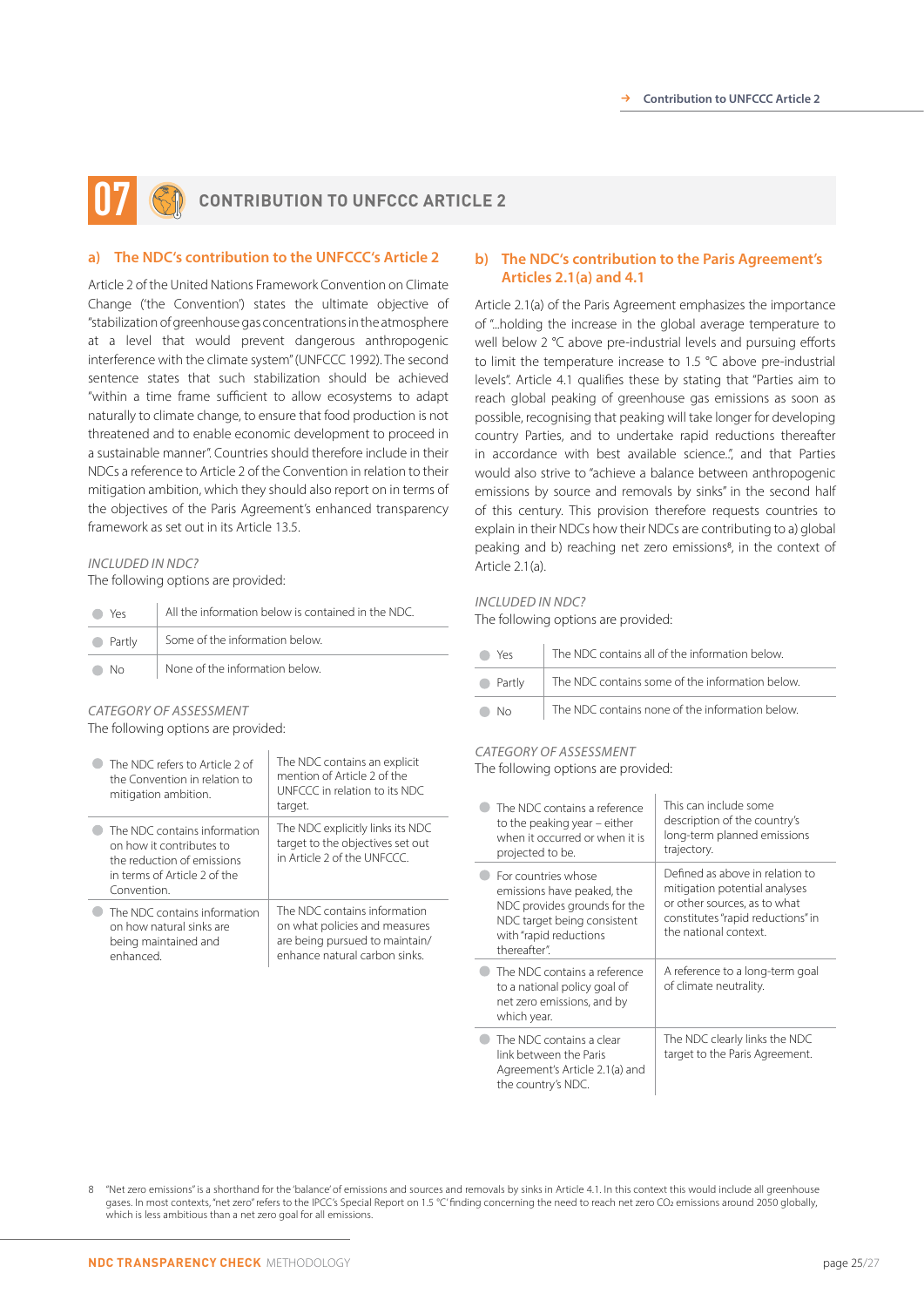R **References Glossary**

#### **REFERENCES**

- 1. **Fyson, C. L., and M. L. Jeffery, 2019:** Ambiguity in the Land Use Component of Mitigation Contributions Toward the Paris Agreement Goals. Earth's Futur., 7, 873–891, https:// doi.org/10.1029/2019EF001190. https://onlinelibrary.wiley. com/doi/abs/10.1029/2019EF001190.
- 2. **Penman, J., M. Gytarsky, T. Hiraishi, W. Irving, and T. Krug, 2006:** 2006 IPCC – Guidelines for National Greenhouse Gas Inventories. https://www.ipcc-nggip.iges. or.jp/public/2006gl/index.html.
- 3. **UNFCCC (United Nations Framework Agreement on Climate Change), 1992:** United Nations Framework Convention on Climate Change. http://unfccc.int/resource/ docs/2015/cop21/eng/10a01.pdf.
- 4. **UNFCCC (United Nations Framework Agreement**  on **Climate Change), 2015:** Paris Agreement. Annex to decision 1/CP.21, document FCCC/CP/2015/10/Add.1, 29 January 2016. http://unfccc.int/resource/docs/2015/cop21/ eng/10a01.pdf#page=2.
- 5. **UNFCCC (United Nations Framework Agreement on Climate Change), 2018a:** Decision 4/CMA.1: Further guidance in relation to the mitigation section of decision 1/ CP.21. Decision x/CMA.1, document FCCC/PA/CMA/2018/3/ Add.1. https://unfccc.int/sites/default/files/resource/ cma2018\_3\_add1\_advance.pdf.
- 6. **UNFCCC (United Nations Framework Agreement on Climate Change), 2018b:** Modalities, procedures and guidelines for the transparency framework for action and support referred to in Article 13 of the Paris Agreement. Decision 18/CMA.1, advanced unedited version, final will be document FCCC/PA/CMA/2018/XXX/Add.YY. https://unfccc. int/sites/default/files/resource/cp24\_auv\_transparency.pdf.

### **GLOSSARY**

**Business As Usual:** a GHG emissions trajectory for a country, usually based on no further climate policies being implemented. Used to indicate the effect on GHG emissions of implementing climate policies

**AR:** Assessment Report – A series of reports produced periodically by the IPCC to assess the latest climate science

**CBDRRC-ILONDC:** Common but differentiated responsibilities and respective capabilities, in the light of different national circumstances

**COP:** Conference of the Parties to the UNFCCC

**CP:** Conference of the Parties to the UNFCCC

**CMA:** Conference of the Parties serving as the Meeting of the Parties to the Paris Agreement

#### **GHG:** Greenhouse Gas

**GWP:** Global Warming Potential – the common metric used to convert tons of other greenhouse gases into CO2-equivalent (for instance, if methane has a GWP of 25, it implies that 1 ton of methane has the same global warming impact as 25 tons of CO2, over a specific time period (usually 100 years))

**GST:** Global Stocktake, held every five years in terms of Article 14 of the Paris Agreement

**ICTU:** Information for clarity, transparency and understanding

**IPCC:** Intergovernmental Panel on Climate Change

**ITMO:** Internationally Transferred Mitigation Outcome – a transaction in which one country transfers its mitigation outcomes (usually in tons) to another country, which can then count the ITMO towards its NDC. A reference to Article 6 of the Paris Agreement, which deals with market mechanisms (commonly referred to as international carbon markets).

**Katowice Rule Book:** a series of decisions taken at COP 24 held in 2018 in Katowice, Poland, which set out in detail how countries should implement the Paris Agreement

**LDC:** Least Developed Country

**NDC:** Nationally Determined Contribution

**PA:** Paris Agreement

**PAMs:** Policies and Measures

**REIO:** Regional Economic Integration Organisations, such as the European Union

**SIDS:** Small Island Developing States

**UNFCCC:** United Nations Framework Convention on Climate Change